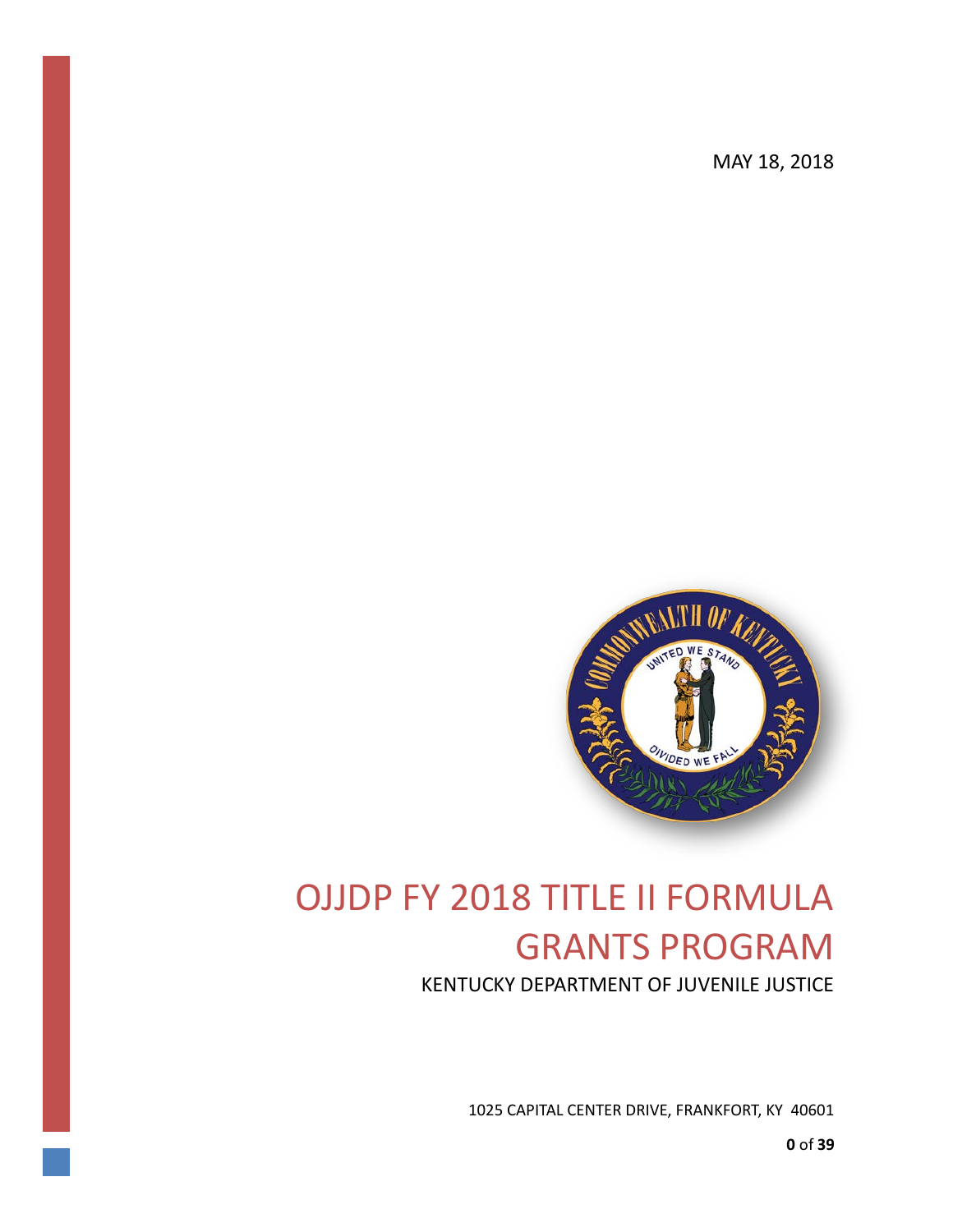#### 3. PROGRAM NARRATIVE

 The Kentucky Department of Juvenile Justice is the authorizing agency for the Title II Formula Grants program.

# A. DESCRIPTION OF ISSUE

1. System Description

 The Kentucky Unified Juvenile Code is found in Chapters 600 – 645 of the Kentucky the age of twenty-one (21) years. This code includes youth cases for dependency, neglect and Revised Statutes (KRS 600 – 645). This Unified Juvenile Code generally applies to all youth under the age of eighteen (18) years; although in some cases juvenile jurisdiction is retained until abuse; termination of parental rights; status offenders; public offenders; youthful offenders; and mental health actions involving juveniles.

 when the Department of Juvenile Justice was created, with the passage of House Bill 117 (HB 117). At this time, the jurisdiction for public and youthful offenders was transferred from the The Kentucky General Assembly substantially revised the Unified Juvenile Code in 1996, Cabinet for Families and Children (CFC) to the newly created Department of Juvenile Justice (DJJ). In 2000, in order to incorporate the status offender requirements of the Juvenile Justice and Delinquency Prevention Act (JJDPA) into Kentucky's juvenile code, it was again substantially changed.

 The following illustration of the *Kentucky Juvenile Justice System's Flow Chart* (Figure 1) provides an overview for the manner in which a youth may move through the Kentucky juvenile justice continuum. It is pertinent to note that the first stage of a youths' entry into the system begins at the Complaint; Kentucky does not "arrest" youth, although data gathered and reported by varied agencies may reflect "arrests" data for the youth population.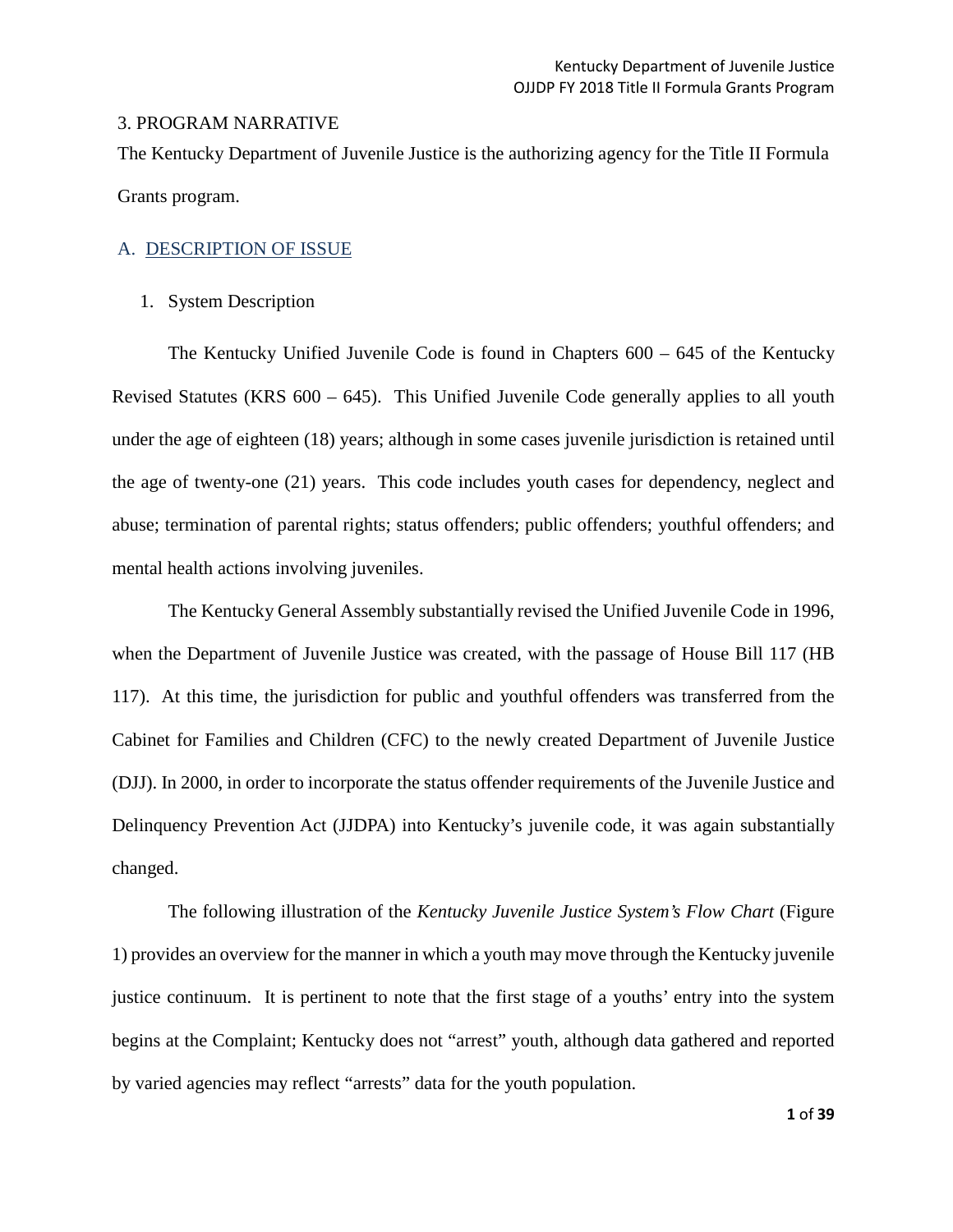



This chart presents a visual depiction of key stages and decision-making points for pre and post-adjudicatory handling of accused or adjudicated youth. A more in-depth description of Kentucky processes is available in *Attachment A* of this application information.

 in this chart, except in as much as they may provide diversion programming or referral for the Numerous other non-profit, government, and community-based services are not included major system stages. Youth typically enter the system at the law enforcement stage or the county attorney stage if referred for non-delinquent matters. Youth then travel the course of the cycle until they complete an exit condition or age-out of the system.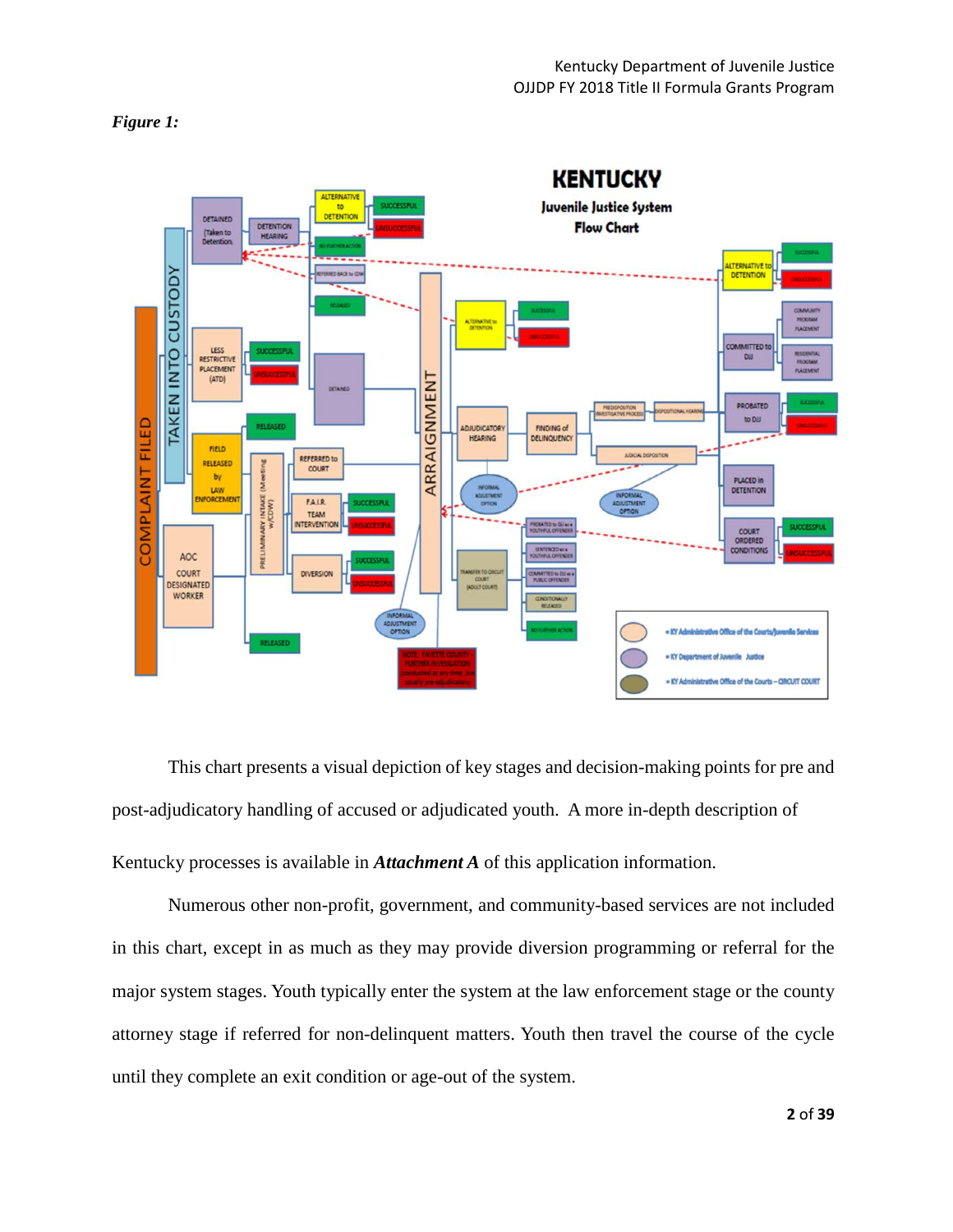# **2. ANALYSIS OF JUVENILE DELINQUENCY PREVENTION NEEDS AND FOCUS PROBLEM STATEMENT**

passage of Senate Bill 200. At the time of the reform, Kentucky had the fourth (4<sup>th</sup>) highest In 2014, Kentucky initiated a comprehensive juvenile justice reform that resulted in the rating for juveniles who were detained for status offenses. Prior to this reform effort, millions of dollars and an over-abundance of resources were being allocated for out-of-home placements for status and low-level public offenses through the Kentucky Department of Juvenile Justice and the Kentucky Department of Community-Based Services.

 home placement (PEW, 2013). The following table (Figure 2), borrowed from the PEW Trust Through an in-depth evaluation of the Kentucky system by the PEW Charitable Trust, Unified Juvenile Code Task Force from 2013 – 2014, it was determined that the amount of time that youth misdemeanant violators were spending in out-of-home placements was closely aligned with the amount of time that a youth adjudicated of a felony offense spent in out-ofinformation found in the *Kentucky Juvenile Corrections System's Drivers Report* (2013), depicts outcomes that indicated 37% of the youth being disposed in the State, pre-reform, were misdemeanants; entering the most restrictive placements within the juvenile justice system. One of the contributing factors isolated through this pre-reform assessment indicated that this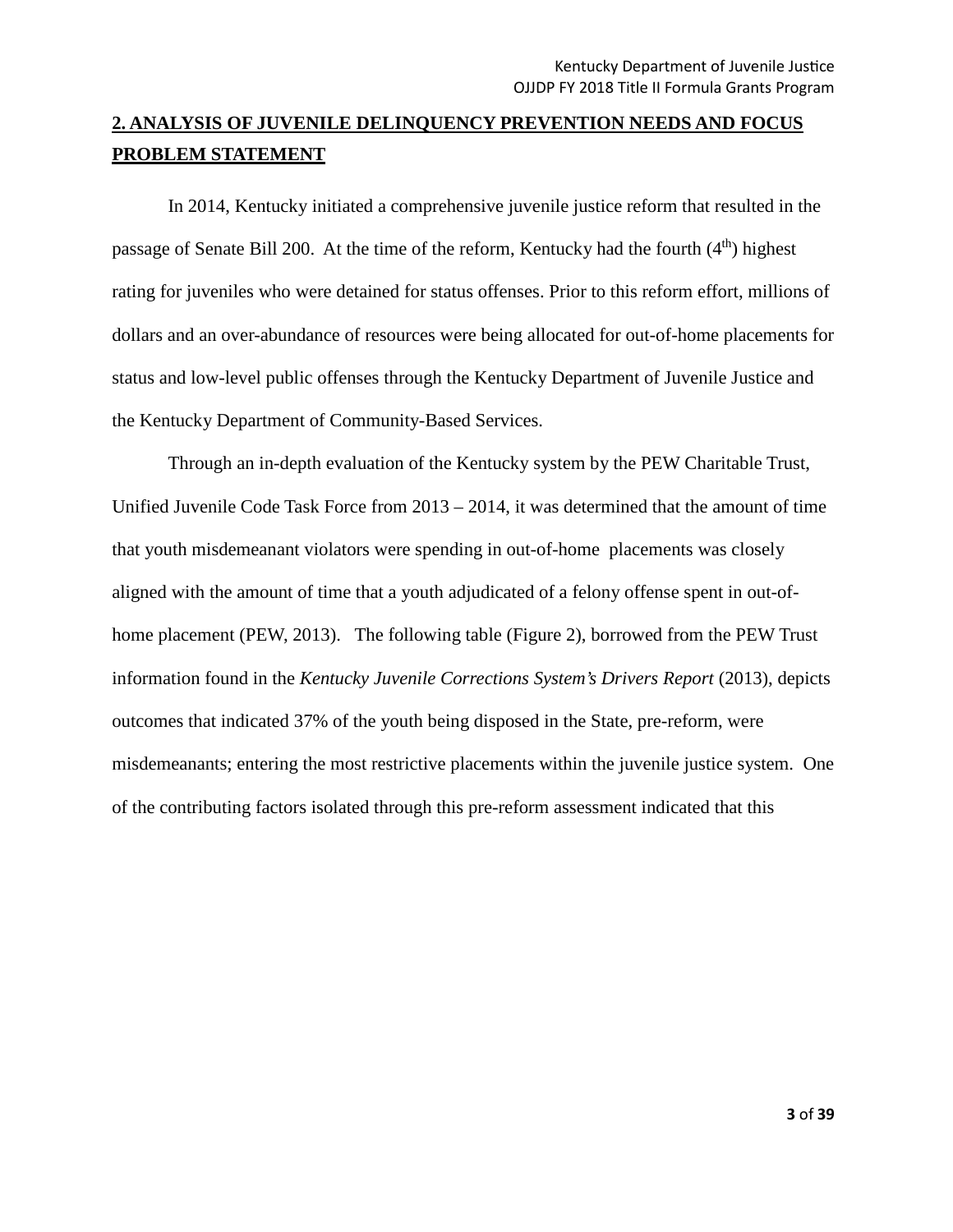| Misdemeanors and Probation Violations are Top Offenses |                                                                                    |                                                       |                                         |  |
|--------------------------------------------------------|------------------------------------------------------------------------------------|-------------------------------------------------------|-----------------------------------------|--|
|                                                        | Top 10 Most Recent Disposition Offenses Prior to Most Restrictive Placement (2012) |                                                       |                                         |  |
|                                                        |                                                                                    | % Youth Entering Most<br><b>Restrictive Placement</b> |                                         |  |
|                                                        | Misdemeanor Assault                                                                | 15%                                                   |                                         |  |
|                                                        | <b>Misdemeanor Theft</b>                                                           | 10%                                                   |                                         |  |
|                                                        | <b>Probation Violation</b>                                                         | 9%                                                    |                                         |  |
|                                                        | <b>Felony Burglary</b>                                                             | 7%                                                    |                                         |  |
|                                                        | Misdemeanor Controlled Substances                                                  | 7%                                                    | 37% of youth disposed                   |  |
|                                                        | <b>Felony Sexual Offenses</b>                                                      | 6%                                                    | misdemeanor assault,<br>theft, drug and |  |
|                                                        | <b>Felony Theft</b>                                                                | 5%                                                    | disorderly conduct                      |  |
|                                                        | Misdemeanor Riot/Disorderly Conduct                                                | 5%                                                    |                                         |  |
|                                                        | <b>Felony Assault</b>                                                              | 4%                                                    |                                         |  |
|                                                        | <b>Felony Robbery</b>                                                              | 4%                                                    |                                         |  |
|                                                        | <b>Valid Total</b>                                                                 | 1,474                                                 |                                         |  |

#### **FIGURE 2: KENTUCKY: PRE REFORM OUT-OF-HOME PLACEMENTS**

 significantly high percentage of status or low-level public offense placements in out- of-home environments may partially be attributed to limited community services and alternatives available in local jurisdictions for this population of youth.

 can be found in Appendix N, the *Kentucky's 2018 Juvenile Justice Problem/Needs Assessment Data Detail Report.* What follows is a snapshot of select information that supports the decision Kentucky continues to evaluate and monitor progress related to reform efforts and outcomes. Information gathered for the purpose of isolating needs related to Kentucky's juvenile justice problems, presented in this section, were predominantly derived at through information borrowed from the 2016 and 2017 SB 200 Performance Measurement reports compiled by the Crime and Justice Institute at the CRJ (Lachman, P. 2016 and 2017) for the State of Kentucky, as a part of the Smart on Crime efforts. A broader range of report outcomes from these cited reports of the State, with guidance from the Juvenile Justice Advisory Board (JJAB) to focus efforts and support in local communities aimed at delinquency prevention and DMC, where applicable.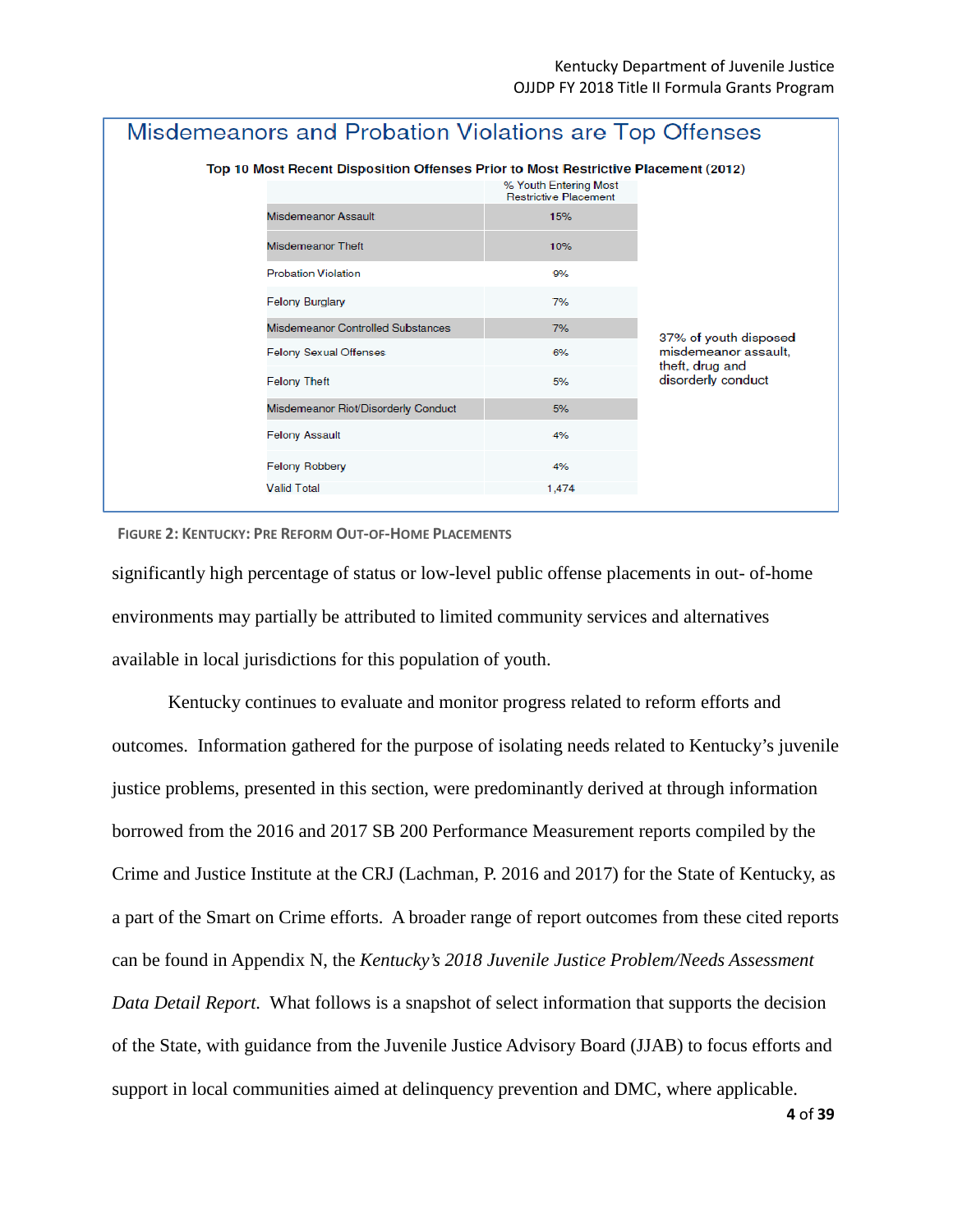specific circumstance that places a youth into the juvenile justice system. Issues surrounding homelessness are just some of the circumstances that have high rates of leading youth into the overall prevention focus rather than a situation specific focus. It is recognized that prevention must be addressed in a different ways, as there is not one socioeconomic disadvantages, racial and ethnic disparities, substance abuse, trauma events, and justice system. A discussion of those issues follows, to illustrate the overarching need for an

 the point of a "Complaint." Although Kentucky State Police (KSP) captures and report, youth As noted previously, in the Kentucky juvenile justice system, the first stage of entry is at violations in terms of "arrests" in their data, it is not the official term utilized for the juvenile justice processes; nor is it the most accurate measurement of youth entering into the juvenile justice system. KSP data compiled from the years 2012 – 2016 were examined and are available for reference in Appendix N.

 showing the most recent data, spanning from 2012 through 2017, reflecting data for Figure 3 indicates a gradual decline is noted for youth-related Public Offenses (PO),



 **FIGURE 3: KENTUCKY: COMPLAINTS FILED FY 2012 -2017**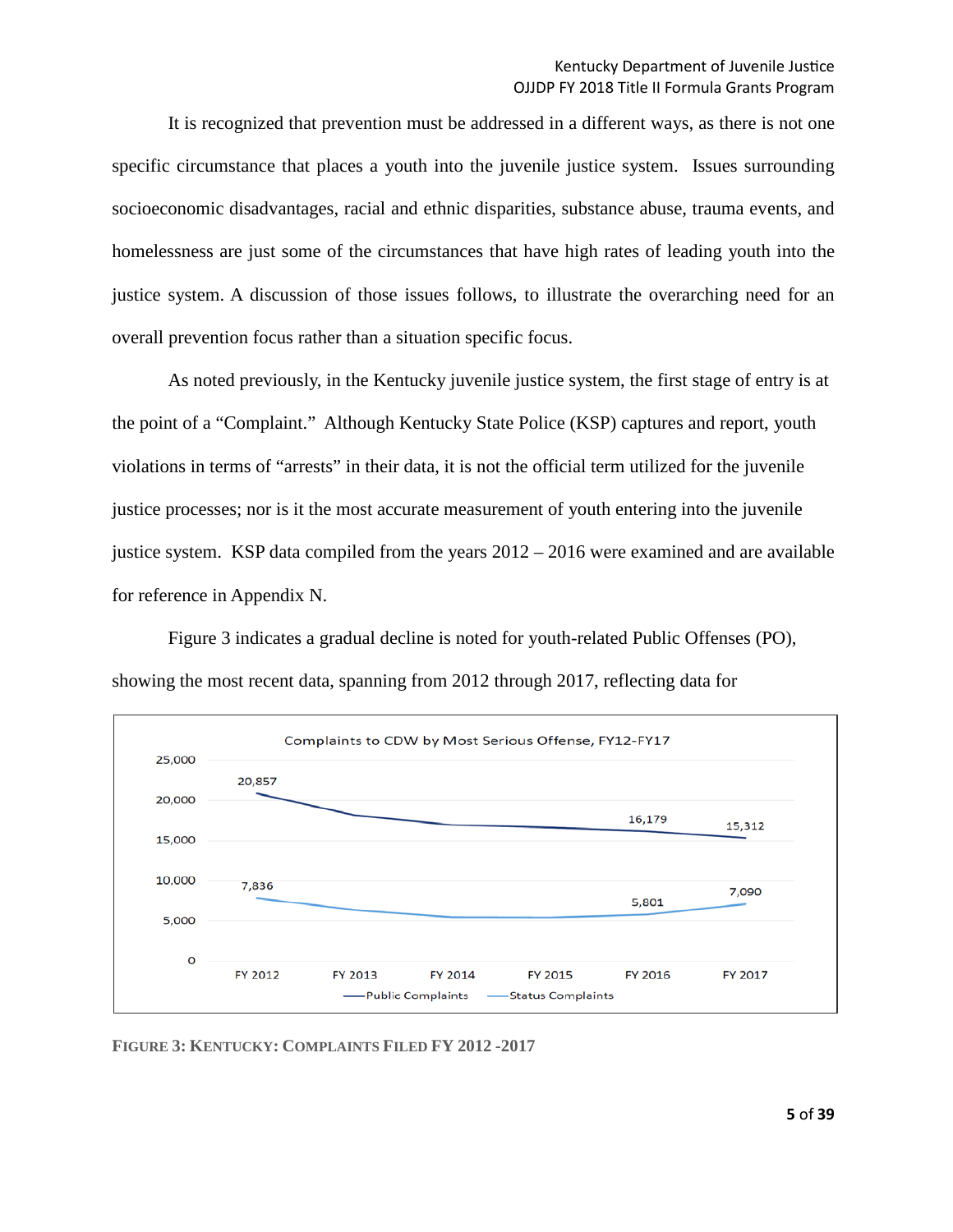The information reflected in Figure 3 shows that while the number of youth charged with a Public Offense showed a gradual decline from FY2012 – 2017, the number of Status Offenses showed a minor decline from FY2012 to FY2014, then plateaued in FY2015, which then led to a gradual upturn beginning in FY2016 and continuing into FY2017. Key questions that arose in response to this depiction of complaint changes, the decrease in public offense complaints and the increase in status offense complaints are as follows:

- What is fostering the decrease in public offense complaints?
- What is driving the increase in the status complaints?
- Are the systemic changes regarding referral practices impacting either of these complaint levels over the past 5 years and how?

 complaints over the past five (5) years. Figure 4 (below) shows an increasing proportion of truancy complaints among the status

| <b>Charge Level for Status Complaints</b> |                |                |                |  |
|-------------------------------------------|----------------|----------------|----------------|--|
|                                           | <b>FY 2012</b> | <b>FY 2016</b> | <b>FY 2017</b> |  |
| <b>Habitual Truancy</b>                   | 52%            | 68%            | 71%            |  |
| <b>Beyond Control</b>                     | 32%            | 16%            | 12%            |  |
| Runaway                                   | 8%             | 12%            | 11%            |  |
| Alcohol Possession < 18                   | 4%             | 3%             | 2%             |  |
| Tobacco Possession < 18                   | 3%             | $1\%$          | 2%             |  |
| Other                                     | $0\%$          | 0%             | $1\%$          |  |
| Total                                     | 7,836          | 5,801          | 7,090          |  |

**FIGURE 4: KENTUCKY: CHARGE LEVEL FOR STATUS COMPLAINTS - TRUANCY IMPACT** 

Further examination of the data, with change in variables, may produce a different trend.

For instance: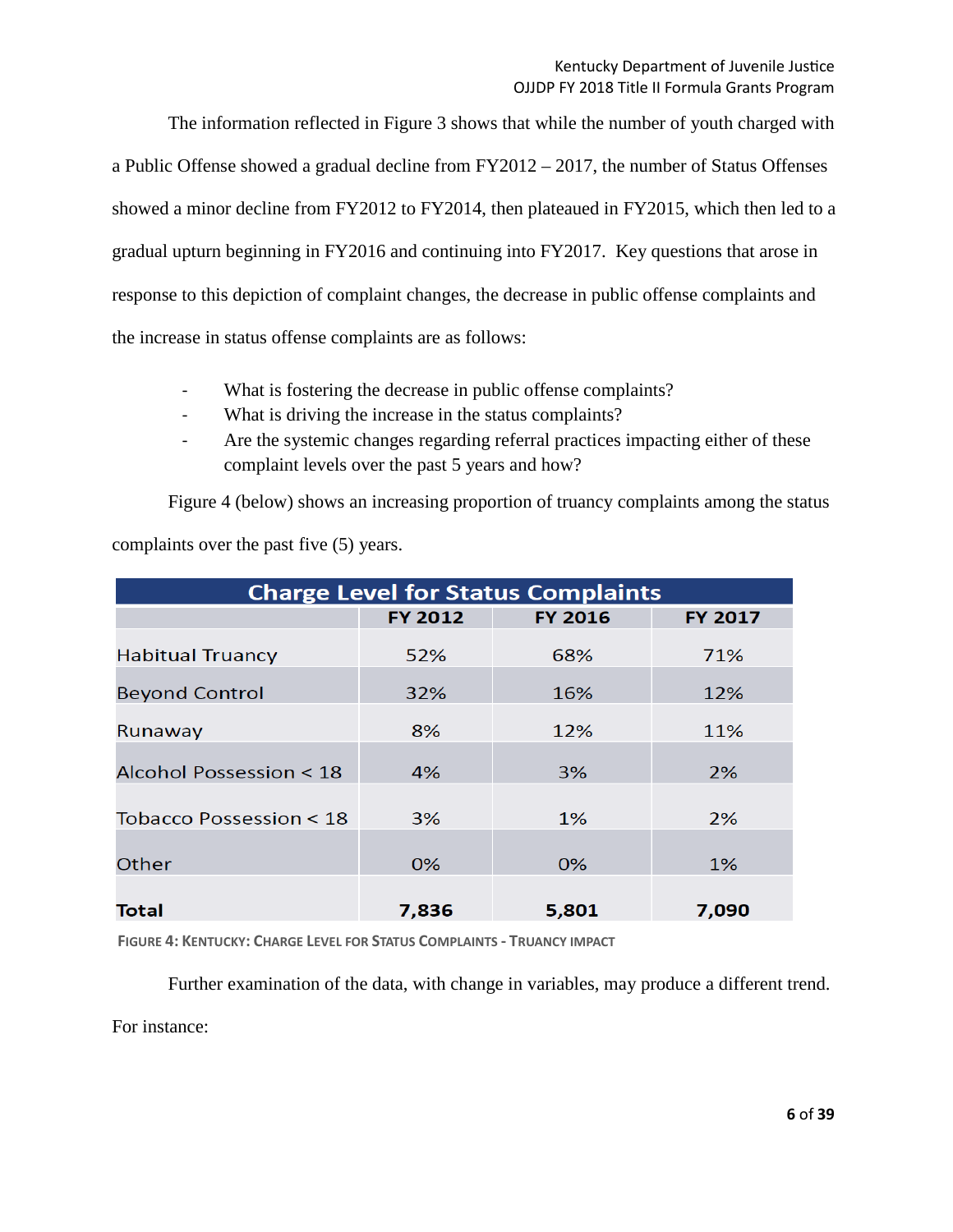- • What would the trajectory of the Status Complaints be if truancy infractions were removed from the equation?
- • If contempt complaints were eliminated from the Public Offense Complaints, would there be a greater or lesser?

The SB 200 Performance assessment (2017) information indicated, as depicted in Figure

5, that juvenile public complaints are being driven by misdemeanor complaints. The report also

indicated that felony complaints have increased since 2014, the year that the Senate Bill 200 was

| <b>Public Complaints Trend is Mostly</b><br><b>Driven by Misdemeanors</b> |         |                |                                 |                                              |                |                |
|---------------------------------------------------------------------------|---------|----------------|---------------------------------|----------------------------------------------|----------------|----------------|
|                                                                           | 9.509   |                | <b>Misdemeanor Complaints</b>   |                                              |                |                |
| 10,000<br>9,000<br>8.000                                                  |         | 8,267          | 7,785                           |                                              |                |                |
| 7,000<br><b>FIGURE 5.6KOPPUCKY PUBLIC COMPLAINT TRENDS</b>                |         |                |                                 | 7,063                                        | 5,723          | 5,065          |
| 5,000<br>4.000<br>3.000                                                   | 3.385   | 2.832          | 2,560                           | 2,489                                        | 2.414          | 2,339          |
| 2.000<br>1,000                                                            |         |                |                                 |                                              |                |                |
| O                                                                         | FY 2012 | <b>FY 2013</b> | FY 2014<br>-Class A Misdemeanor | <b>FY 2015</b><br><b>Class B Misdemeanor</b> | <b>FY 2016</b> | <b>FY 2017</b> |

adopted. What is the causation for these trends; youth characteristics or system's decisionmaking? Continued examination of outcomes related to changes that have occurred and impacts resulting from the adoption of the SB 200 are being monitored to determine next steps for continued reform.

 complaints, and out-of-home placements in a variety of ways. As the following table indicates Kentucky has responded to the identified need to address status offenses and low-level (Figure 6), the use of diversion agreements is on the increase. The adoption of the Family Accountability, Intervention and Response Teams in all Kentucky jurisdictions and the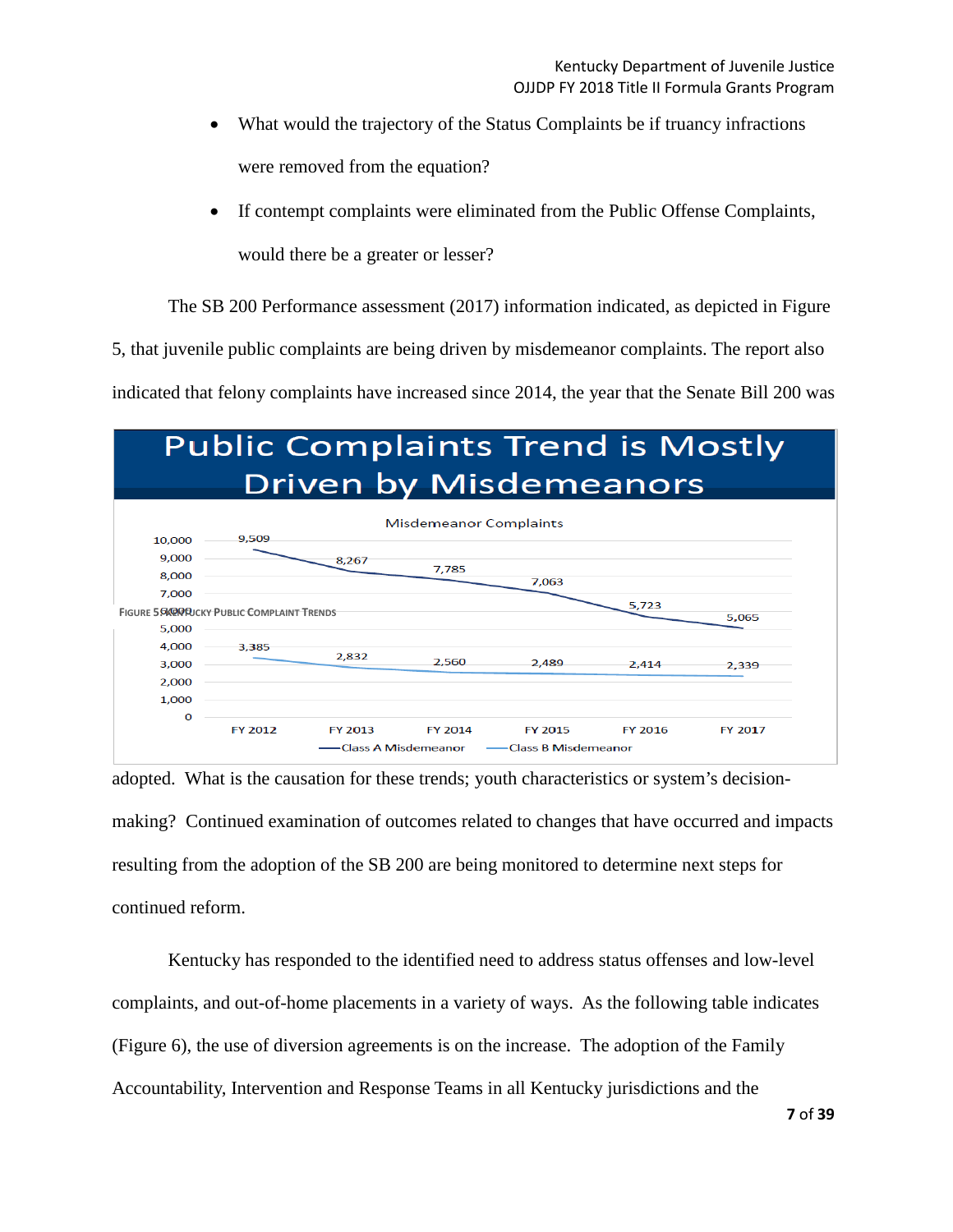movement towards Community-Based interventions versus out-of-home placements for low

Percent of Complaints that Had a Diversion Agreement FY 2012-2017 80% 75% 72% 70% 60% 55% 60% 53% 52% 51% 51% 46% 46% 50% 42% 38% 44% 42% 40% 40% 40% .<br>36% 35% 30% 20% 10% 0% FY 2012 FY 2013 FY 2014 FY 2015 FY 2016 FY 2017 Overall Public Status

level offenders has brought to focus the need for additional community resources.

**FIGURE 6: KENTUCKY: DIVERSION AGREEMENT TRENDS** 

# **Delinquency Prevention**

 Proposed programs under Title II must propose to use Title II funds for these populations only." (Retrieved May 1, 2017) This requirement readily aligns with the intent of the Kentucky Funds for Title II programs, according to the OJJDP, "must be for at-risk juveniles to 'prevent' them from entering the juvenile justice system or 'early intervention'" programs for juveniles with first-time and non-serious offenses to keep them out of the juvenile justice system.

 juvenile justice reform efforts and the goals outlined in the State's three-year strategic plan. The JJAB recommended that assistance in providing additional alternatives through delinquency prevention funding to local communities was necessary. The State has elected to maintain its focus on Delinquency Prevention (Program Area # 6) in the upcoming three years, to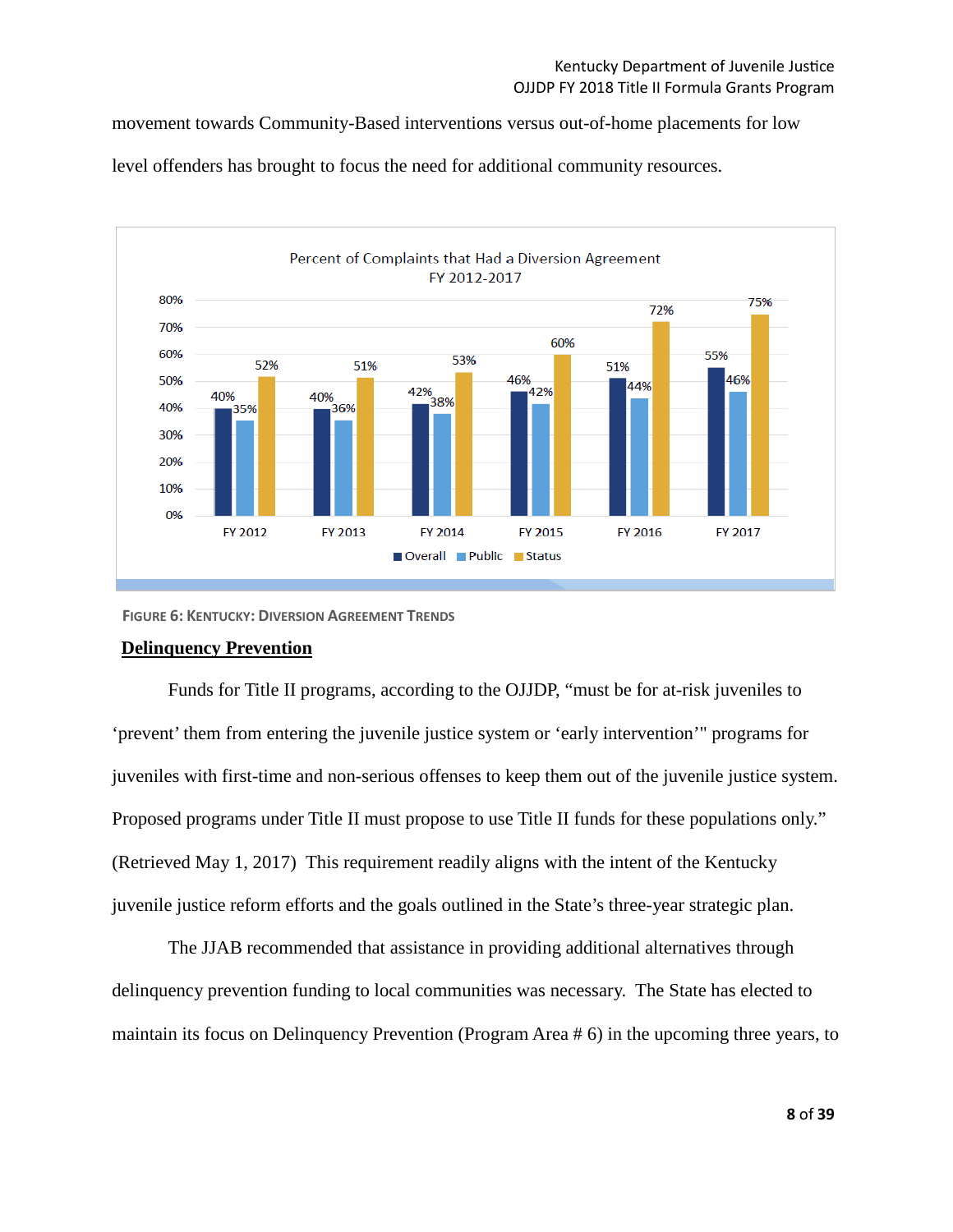more prevalent as a result of the system changes that have occurred. attempt to support the development of additional resources in communities that are becoming

According to the U.S. Census Bureau (2017), Kentucky's total population as of July 1, 2017 is estimated at 4,454,189. This record indicates, too, that an estimated 6.2% of Kentucky's population, as of July 1, 2016 are classified as five-years (5-years) old and younger and 22.8% classified as under 18 years of age.

 Kentucky residents are as follows: The census data indicates that the racial and ethnic makeup for Commonwealth of

| White                                    | 88% of total population  |
|------------------------------------------|--------------------------|
| <b>Black or African American</b>         | 8.3% of total population |
| American Indian and/or Alaskan Native    | .3% of total population  |
| Asian                                    | 1.5% of total population |
| Native Hawaiian & Other Pacific Islander | .1% of total population  |
| Two or more races                        | 1.9% of total population |
| Hispanic or Latino                       | 3.5% of total population |
| White, not Hispanic or Latino            | 85% of total population  |

The census data also indicates the following for Kentucky's populations:

- 84.6% of Kentucky's population possess a high school degree or higher;
- 7.0% of Kentucky residents under the age of 65 do not have health insurance;
- 59% of Kentucky's population that are 16 years or older are in the civilian labor force;
- 54.8% of Kentucky's females, ages 16 years or older are in the civilian labor force;
- The median household income in the Commonwealth of Kentucky is \$44,811; and,
- 18.5% of Kentucky's population live in poverty.

Kentucky, originally a part of the State of Virginia, was constituted by the U.S.

Government in 1792 to become the Commonwealth of Kentucky. Geographically Kentucky is

situated just south of the Mason-Dixon Line, which separates Kentucky from Indiana, one-of-

the-seven bordering states for the Commonwealth. Kentucky is made up of 39,486 square miles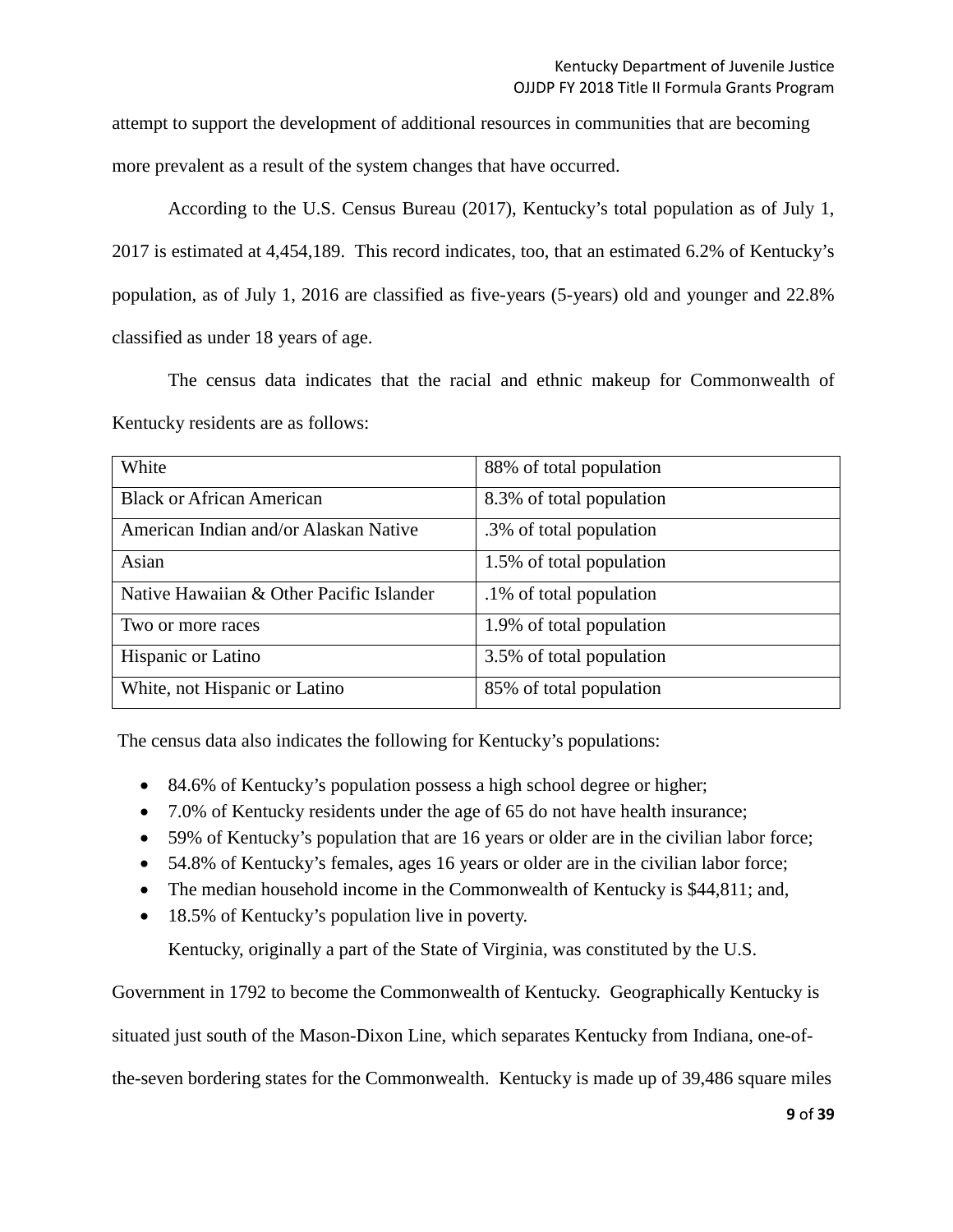Kentucky. Kentucky's most populated county is Jefferson County where the city of Louisville Metro is located, a border town to the State of Indiana and divided by the Ohio River. The of land and has the third largest amount of counties in the nation (120), following behind only Texas with 254 counties within 261,232 square miles and Georgia with 159 counties within 57,513 square miles. The City of Frankfort, located in Franklin County, is the State Capitol of second largest county by population in the State is Fayette County, which is located more toward the southeastern part of the State.

 crimes that migrate to or through the State simply because of location convenience and the Interstate 75 in Lexington, Kentucky and Highway 65, being coined as "heroin highway" by Kentucky's geographical considerations are pertinent in that the location of the State with the abundance of bordering states (7) lends itself to being impacted by transient-types of accessibility of key transportation highway systems. Two main thoroughfares and national crossroads intersect in Kentucky. Interstate 64, runs from east to west and intersects with law enforcement, is a major national thoroughfare that runs north to south and intersects with Interstate 64 and Interstate 71 in the Louisville Metropolitan area.

 The High Intensity Drug Trafficking Areas (HIDTA) program is operated in parts of the region, as indicated in the following HIDTA area map (Figure 7), is a prominent segment of Kentucky's geographical makeup. United States that have been determined to be critical drug-trafficking regions. The Appalachia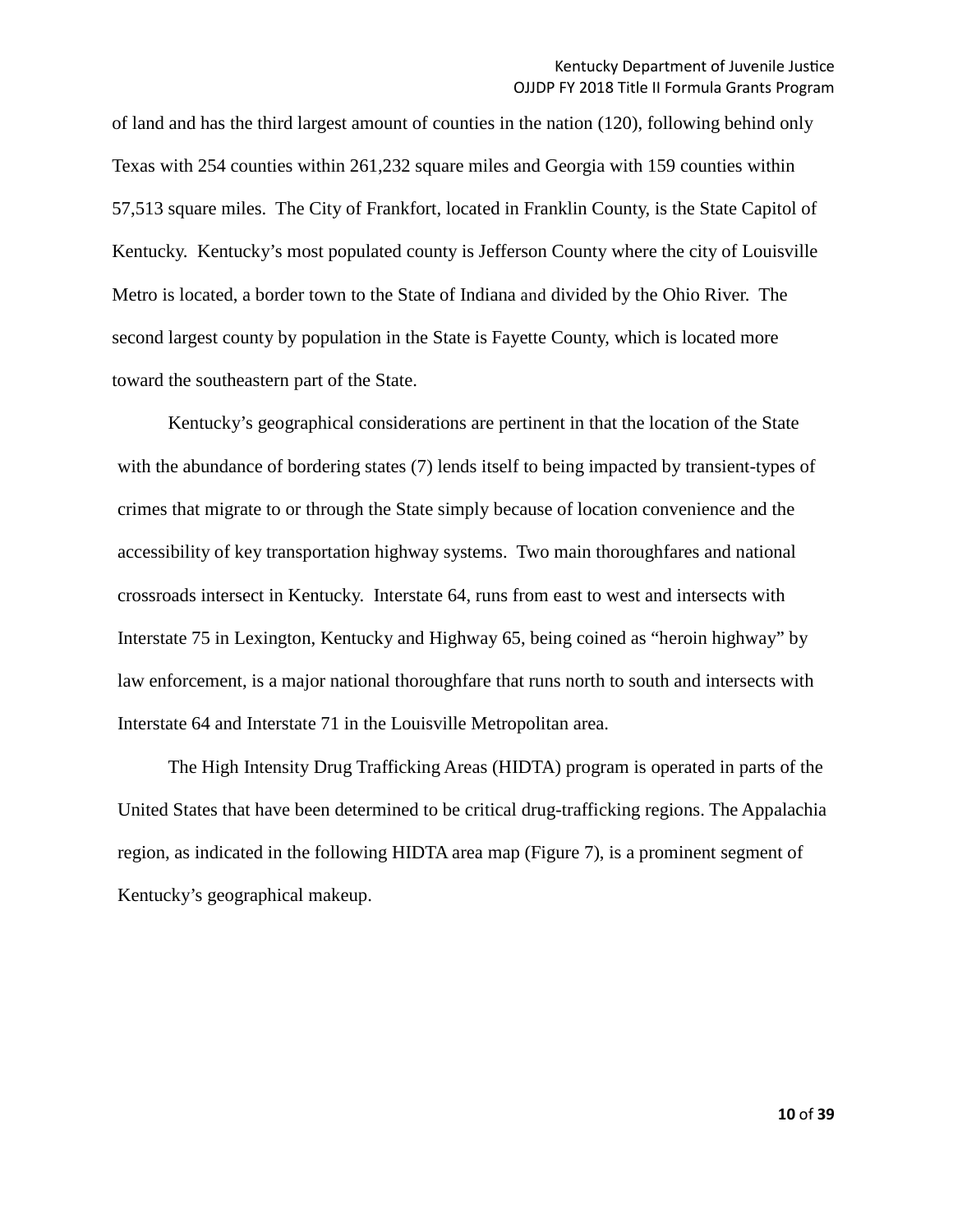

*FIGURE 7: KENTUCKY GEOGRAPHICAL LOCATION - HIGH INTENSITY DRUG TRAFFICKING AREAS (HIDTA) MAP* 

 statistically significant increase of 12.0% in drug-overdose deaths from 2015 – 2016. The Center for Disease Control and Prevention (CDC) reported in 2016 that Kentucky is one of five states with the highest rates of death due to drug overdoses, with a 33.5 per 100,000 people drug-related death rate. This source indicates, also, that Kentucky has experienced a

 The Kentucky Office of Drug Control Policy reported the following, regarding the State's Drug Fatalities in 2016:

- Approximately 34% of overdose deaths involved the use of heroin in 2016, up from 28% in 2015.
- Fentanyl, either combined with heroin or alone, was used in 623 of the Kentucky overdose deaths, accounting for 47% of all deaths.
- Jefferson County, the largest metropolitan area of the State, had the most overdose deaths (364) in 2016, up from 268 in 2015; up 26%.
- Morphine was the most detected controlled substance found in overdose deaths (45%) in 2016 (Noted that "when metabolized, heroin reveals itself as morphine in toxicology results).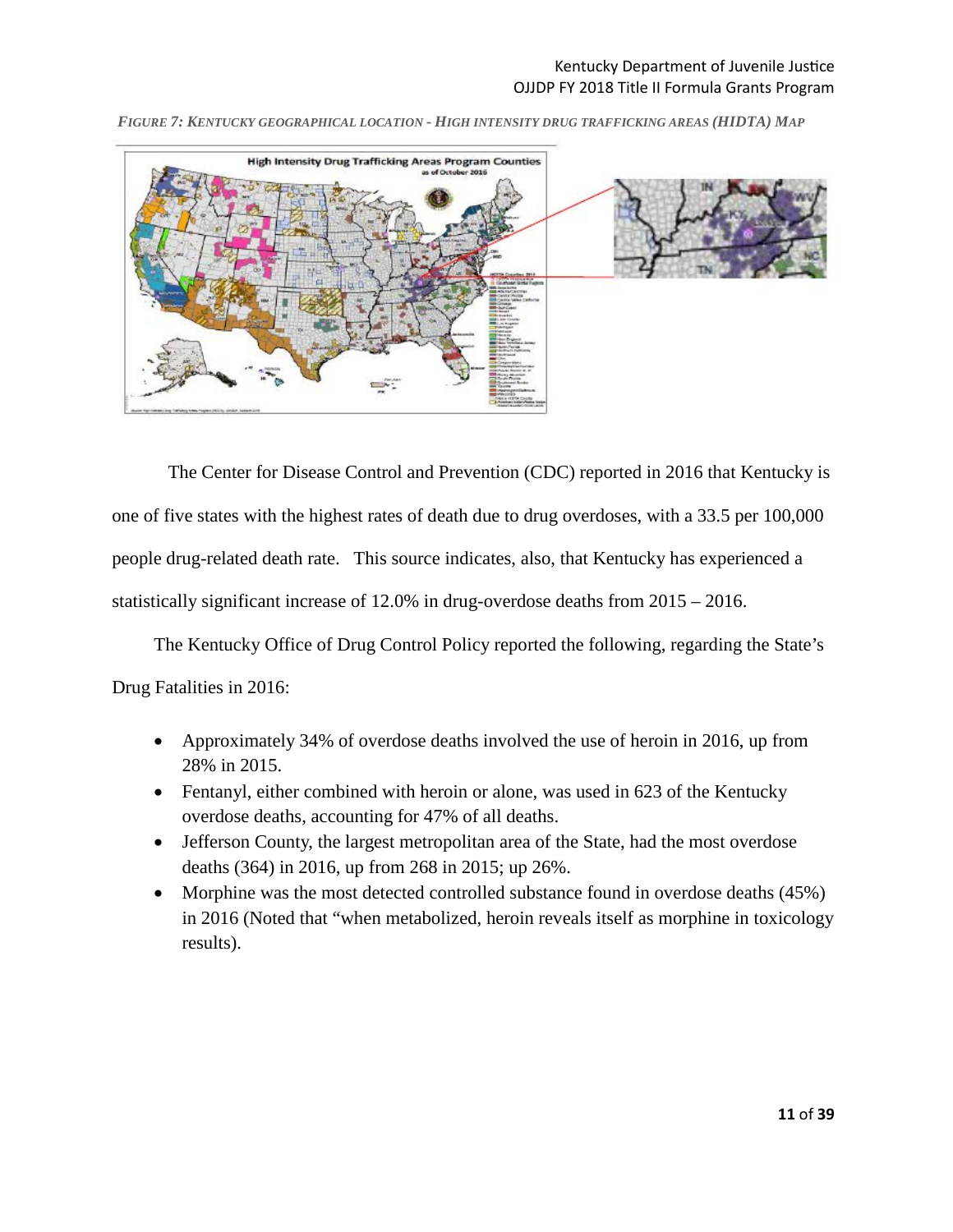The following chart indicates the top counties where drug overdoses related to fatalities

were most prominent. As indicated in this table, per capita, the top five counties that accounted

for the highest rate of overdose deaths in Kentucky for 2016, with the exception of Campbell

| County, are all considered "rural" counties. |  |  |  |  |
|----------------------------------------------|--|--|--|--|
|----------------------------------------------|--|--|--|--|

| Figure 8: Kentucky Top Five Counties: Drug Overdose Fatalities                                       |                                      |                               |                                              |  |  |
|------------------------------------------------------------------------------------------------------|--------------------------------------|-------------------------------|----------------------------------------------|--|--|
|                                                                                                      | TOP FIVE KENTUCKY COUNTIES           |                               |                                              |  |  |
|                                                                                                      | DRUG OVERDOSE FATALITIES             |                               |                                              |  |  |
| <b>Overdose Deaths</b><br><b>Heroin-Related</b><br><b>Heroin/Fentanyl</b><br><b>Fentanyl-Related</b> |                                      |                               |                                              |  |  |
| Per Capita                                                                                           | <b>Overdoes</b><br><b>Fatalities</b> | Overdose<br><b>Fatalities</b> | <b>Combined-Related</b><br><b>Fatalities</b> |  |  |
| Leslie County                                                                                        | Jefferson County                     | Jefferson County              | Jefferson County                             |  |  |
| <b>Bell County</b>                                                                                   | <b>Fayette County</b>                | <b>Fayette County</b>         | Campbell County                              |  |  |
| <b>Powell County</b>                                                                                 | <b>Kenton County</b>                 | <b>Kenton County</b>          | <b>Fayette County</b>                        |  |  |
| <b>Gallatin County</b>                                                                               | Campbell County                      | <b>Boone County</b>           | <b>Boone County</b>                          |  |  |
| Campbell County                                                                                      | <b>Boone County</b>                  | Campbell County               | <b>Kenton County</b>                         |  |  |

 the State, 90 of these cases (approximately 7%) involved a youth or young adult in the fifteento-twenty four  $(15 – 24)$  age group. This Kentucky Justice Cabinet document also indicated, according to the April 2017 report provided through the Kentucky Injury Prevention and Research Center (agent for the Kentucky Department of Public Health), that of the 1,330 fatalities related to drug overdoses in

 Whether because of drug trafficking and/or alcohol or drug use, abuse or overdose (of any age); the wellness and development for our youth in the Commonwealth is being negatively impacted by the volume of crimes and/or incidences that are derived from alcohol and/or drug-related issues, influencing the status for our State negatively.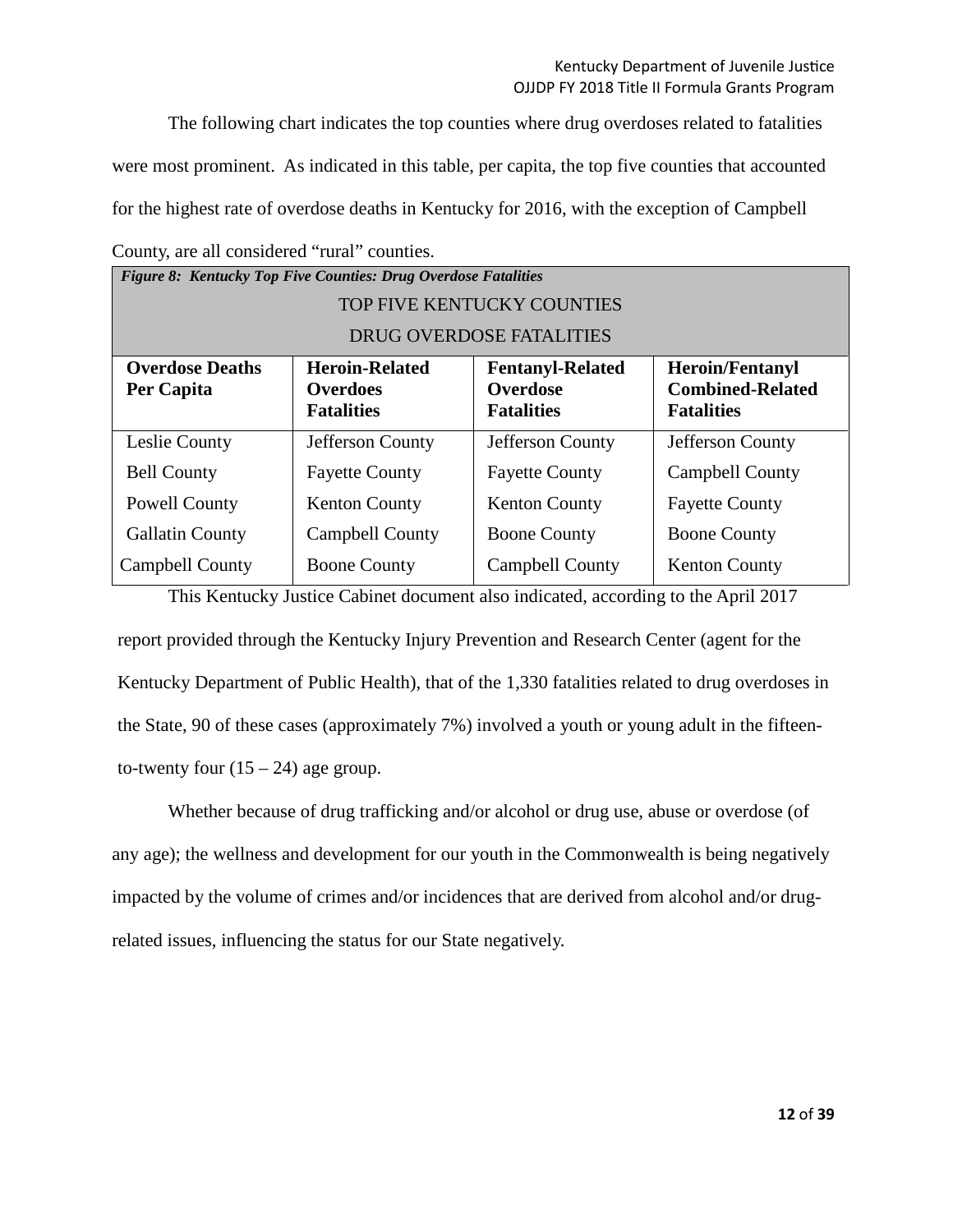# **POPULATION-SPECIFIC PROBLEMS**

#### Human Trafficking

 Harbor state, and pursuant to KRS 630.125, no child may be charged with or found guilty of a status offense related to Human Trafficking. Human Trafficking victims are no longer to be held In 2013, Kentucky reformed its Human Trafficking legislation. Kentucky is a Safe in a detention center or secure facility pending trial for an offense arising from the human trafficking situation, except where the incarceration is found to be the least restrictive alternative.

 are properly screened and assessed so that appropriate services identified. The KYDJJ is Through the Human Trafficking legislation, public and private agencies serving juveniles in Kentucky are better able to work together to ensure that human trafficking victims required to provide a screening, assessment, or provide services to every youth committed to or in the custody of the KYDJJ. Pursuant to KRS 15A.068, if there is reasonable cause to believe that the child is a victim of human trafficking, the Kentucky Department of Community Based Services (DCBS) must be notified.

The KYDJJ has partnered with non-profit agencies in Kentucky to provide services to youth who have been identified as potential Human Trafficking victims receive appropriate care and treatment. In the girls program, Morehead Youth Development Center, the Department has worked with Dr. Elizabeth Perkins, an Associate Profession in the Department of Criminology at Morehead State University to screen for Human Trafficking. In addition, based on her findings that some youth within the program had been victims of human trafficking or had experienced exposure, the program is implementing the My Life, My Choice, a groundbreaking, nationally recognized survivor-led curriculum working to stem the tide of commercial sexual exploitation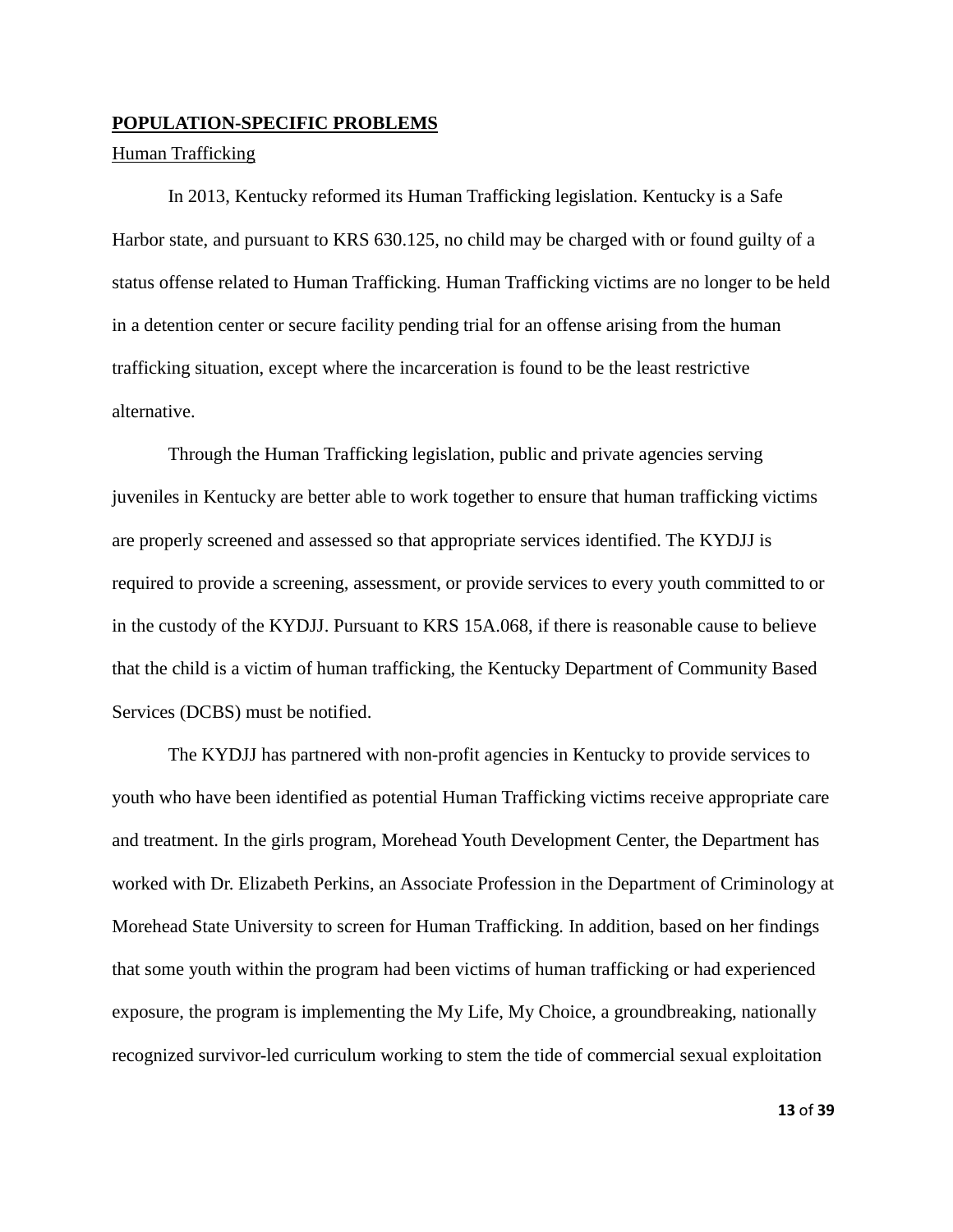of adolescents. Each girl that has receives therapeutic services specific to Human Trafficking victim receives the acclaimed book "The Survivor's Guide to Leaving by Sheila White with Rachel Lloyd". In addition, clinical staff is trained in Trauma Informed Yoga and have implemented this program in therapeutic sessions with the girls.

KRS 605.030 also requires that the Kentucky Administrative Office of the Courts (AOC) has the Court Designated Workers (CDW) perform an initial human trafficking screener on all youth. Any child identified as showing signs of being a victim of human trafficking, must be reported to the Department of Community Based Services (DCBS); the DCBS must address the issue prior to the case proceeding. DCBS also has responsibilities in investigating a report alleging a child is a victim or human trafficking and to provide or ensure the provision of appropriate treatment, housing, and service. The DBCS is also required to consult with community non-profit agencies serving victims of human trafficking, which promotes agency collaboration and better service to victims.

 Statewide Human Trafficking Taskforce, as well as several local Human Trafficking taskforces. To address the needs of youth, and adult, trafficking victims, Kentucky has established a KYDJJ are members of these taskforces to ensure compliance and best practice when screening and identifying potential victims. As part of their annual report, The National Human Trafficking Hotline documented that there were 81 Human Trafficking Cases reported in 2017 in Kentucky. Of those, 21 were minors. Kentucky has a robust anti-human trafficking system in Kentucky.

 trafficking crime(s) and cases in late April and early May, which is during the annual Kentucky A crime analysis shows evidence that Kentucky exhibits a notable spike in human

**14** of **39**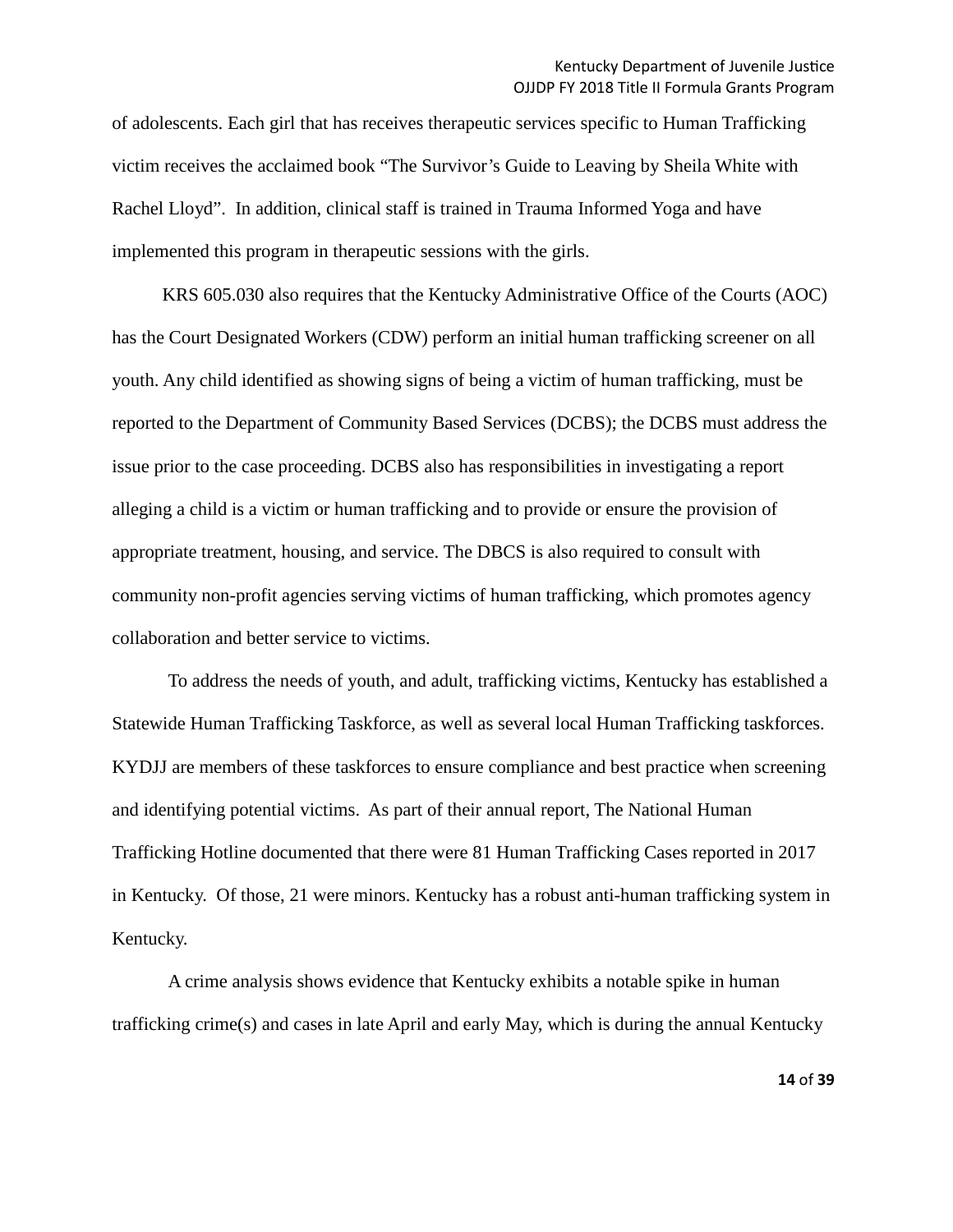Derby and related festivities are underway in Louisville, the largest metropolitan city in Kentucky. In the article, *The State of Human Trafficking in Kentucky* (Bernstein, 2018)*,* it is indicated that of all the arrest for prostitution that occurred during 2016, one-fourth  $(1/4<sup>th</sup>)$  of these arrest occurred between April and the first weekend in May, or Derby weekend; 44 of these arrest occurred during the first week of May, alone.

To address the needs of youth, and adult, trafficking victims, Kentucky has established a Statewide Human Trafficking Taskforce, as well as several local Human Trafficking taskforces. KYDJJ are members of these taskforces to ensure compliance and best practice when screening and identifying potential victims. As part of their annual report, The National Human Trafficking Hotline documented that there were 81 Human Trafficking Cases reported in 2017 in Kentucky. Of those, 21 were minors.

Figure 9 below indicates that as cases for human trafficking increase in Kentucky, so there a comparable trend in cases involving underage youth (ages 17 and under); with the peak of **FIGURE 9: KENTUCKY: HUMAN TRAFFICKING - MINORS (AGES 17 AND UNDER)** 

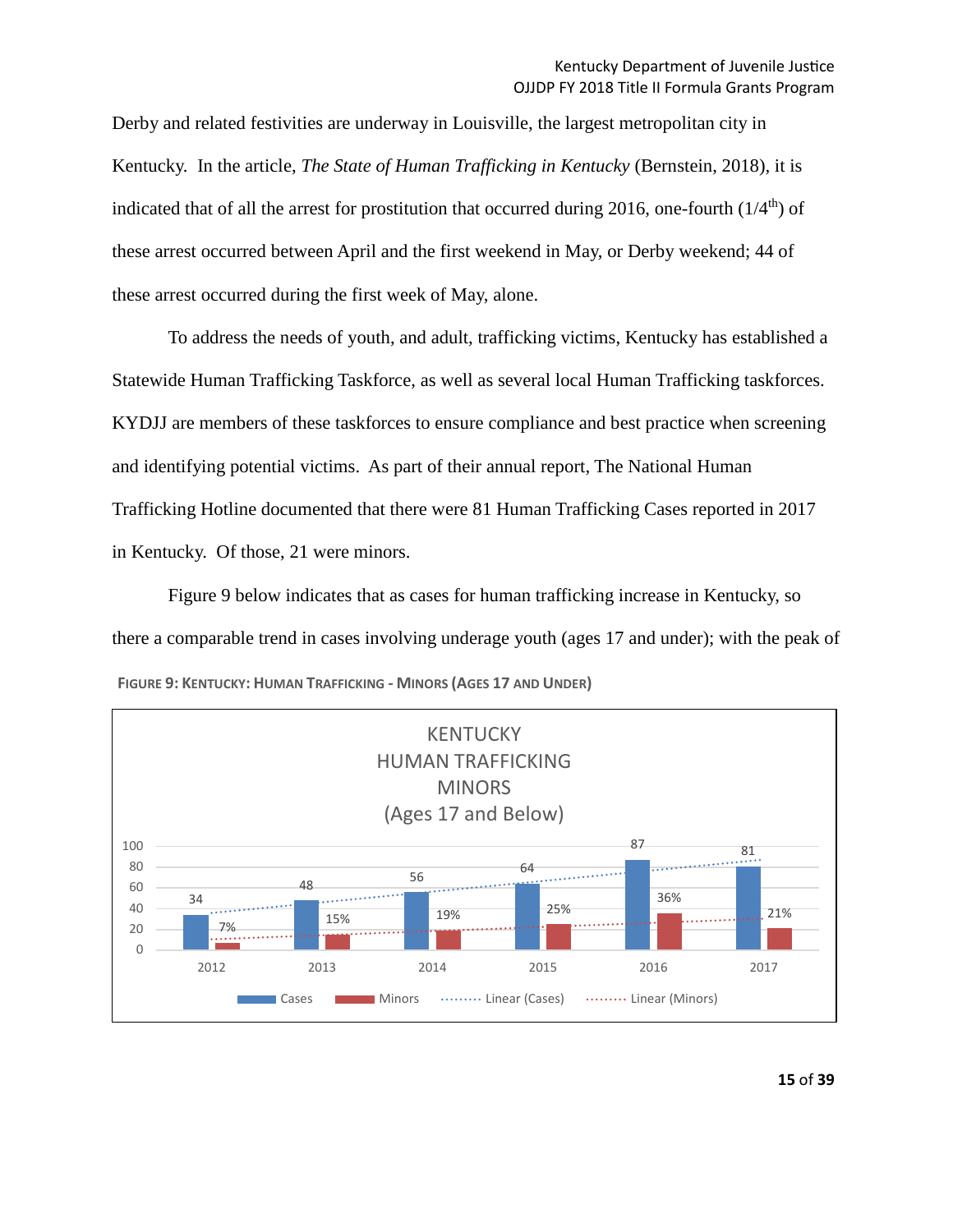

 cases involving minors shown for 2016. During this same year, this age group accounted for 36% of the total amount of cases founded to be human trafficking crimes.

 predominantly female. As represented in Figure 10 above, females accounted for 63% to 88% of While it is understood that human trafficking is a concern that affects both males and females, statistics for Kentucky indicate that the majority of human trafficking victims are human trafficking victims during the years of 2012 to 2017; with the trend for female victims following the increase of overall cases until 2017, where there was a notable increase in cases involving males, yet still, females accounted for 69% of the overall total.

 The Kentucky juvenile justice system and other youth-serving entities in Kentucky, have it is an important issues, the SAG has allocated funding through system improvement and become more keenly aware of potential relationships between crimes that are committed by female youth and the potential for inter-relatedness to human trafficking victimization. While it is recognized as an important issue to address in Kentucky, due to the reported numbers and other funding sources addressing the population through other agencies, it is not an area of focus where the SAG feels that formula grant funding could make the most impact. However, because activities such as co-sponsoring Human Trafficking trainings and events.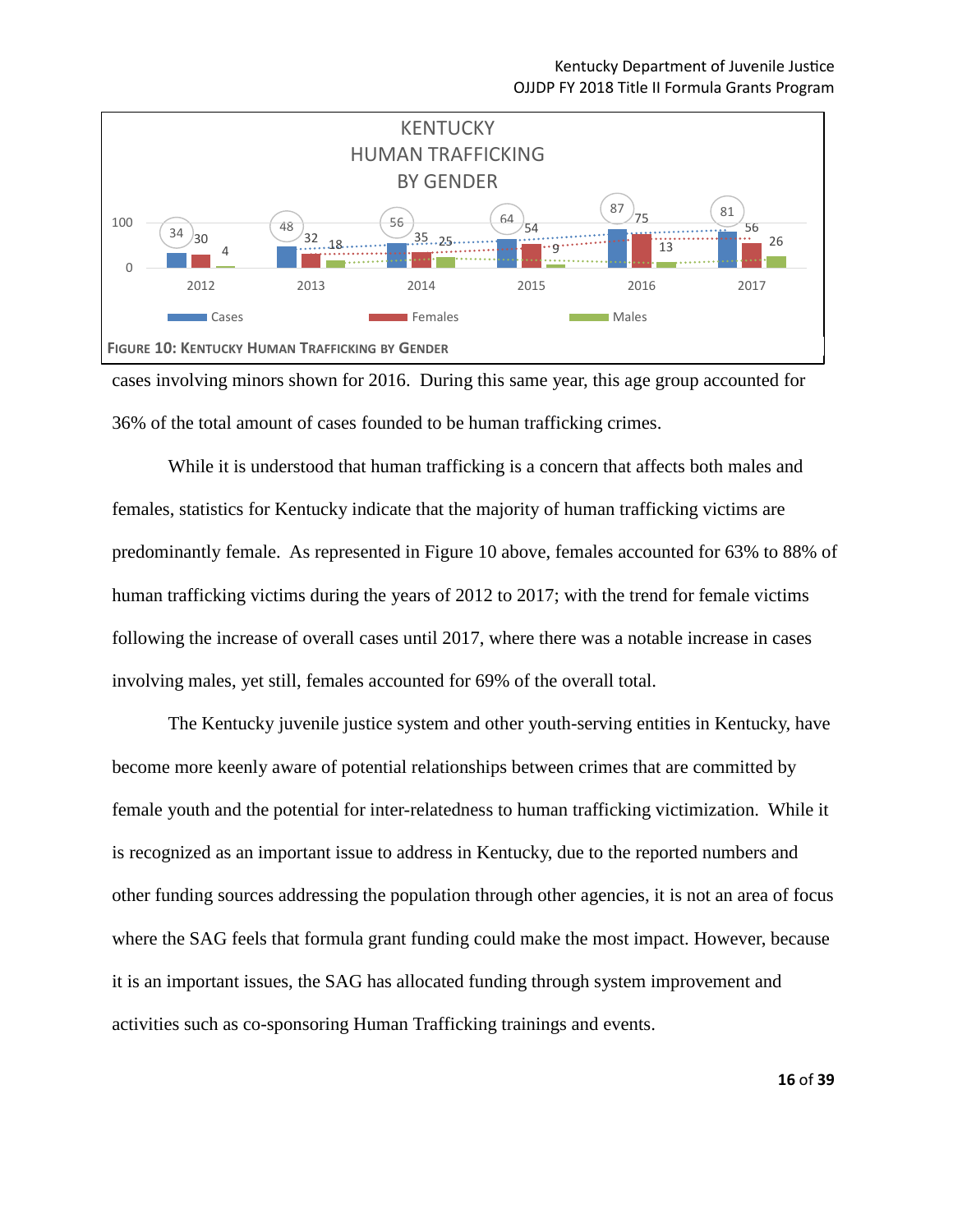#### **KENTUCKY RESPONSES**

Kentucky has a robust response to human trafficking victimization issues. Legislative actions, as well as pro-active measures by school systems, child welfare, and juvenile justice youth-serving agencies have been adopted in an effort to maintain and/or improve prevention and interventions for youth populations commonly victimized by this crime. The following are legislative responses (Figure 11) to the issue of human trafficking in Kentucky:

ive responses (Figure 11) to the issue of human trafficking in Kentucky:<br>Over the past few years, Kentucky has identified and placed emphasis on addressing the

| KRS 336.075 | Requires the Labor Cabinet to report all suspected incidents of Human trafficking<br>to law enforcement.                                       |
|-------------|------------------------------------------------------------------------------------------------------------------------------------------------|
| KY - HB 524 | Requires public schools to display the phone number of the National Human<br>Trafficking Reporting Hotline.                                    |
| KRS.605.030 | Permits Court-Designated Workers to perform initial screenings for human<br>trafficking.                                                       |
| KRS 620.040 | Provides assessment, treatment, housing and services to the child as a victim of<br>human trafficking and treats the child as an abused child. |
| KRS 421.500 | Victim's Bill of Rights                                                                                                                        |

issue of human trafficking, through the adoption of evidence-based practices. In response to HB 524 cited above, the Kentucky Department of Education is assuring that school systems' remain in compliance with this statute that requires all public schools to accessibly post the human trafficking hotline number in their schools. Both the Administrative Office of the Courts and the Department of Juvenile Justice have put human trafficking screening tools and practices into place. Also, significant efforts to provide stakeholders throughout the State opportunities for training, education and resources related to evidence-based practices for Human Trafficking and Trauma Informed Care has been ongoing.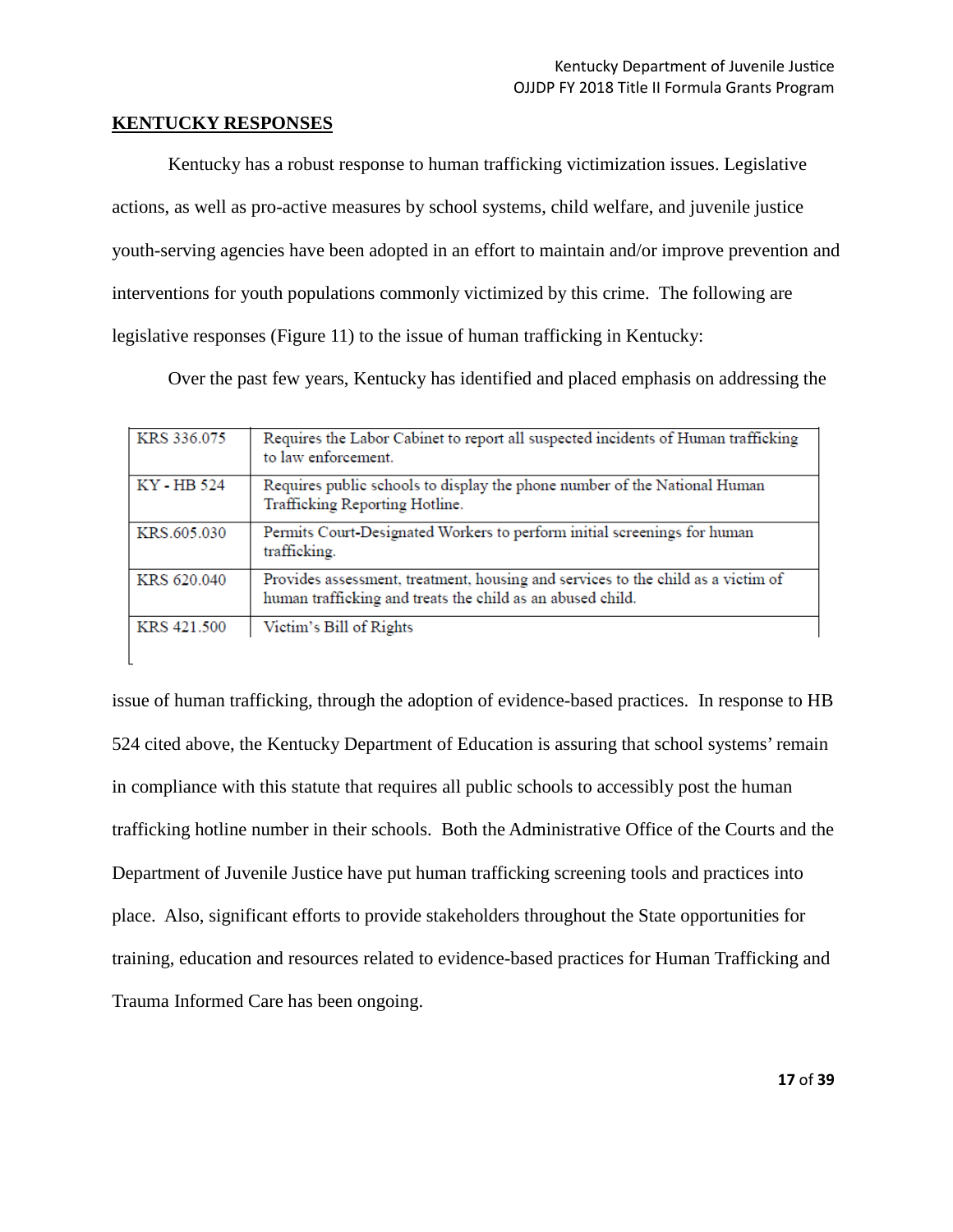Following (Figure 12) is a sample of one Kentucky response and plan for addressing these particular needs for the special populations touched by trauma, the KYDJJs' Trauma Informed Care Integration Program (Harris, L. 2015). This graphic outlines the timeline for the comprehensive training and technical assistance plan, to be provided to staff working with these



 populations of youth. In addition, staff from KYDJJ sit on the Statewide Trauma Informed State- **FIGURE 12: A KENTUCKY RESPONSE: DJJ'S TRAUMA INFORMED CARE PROGRAM INTEGRATION (HARRIS, L. 2015)**  wide Steering Committee, which allows interaction and collaboration with trauma informed champions across the state.

# **B) GOALS AND OBJECTIVES**

 Kentucky's strategic plan was developed by the Kentucky Juvenile Justice Advisory Board (JJAB) (SAG) members at a planning retreat and subsequent board and subcommittee meetings. A focus on prevention was maintained by the JJAB moving into the next 3 year plan.

 The Juvenile Justice Advisory Board (JJAB) is Kentucky's federally mandated State Advisory Group (SAG) on juvenile justice issues. Created in 1997, it has played a pivotal role in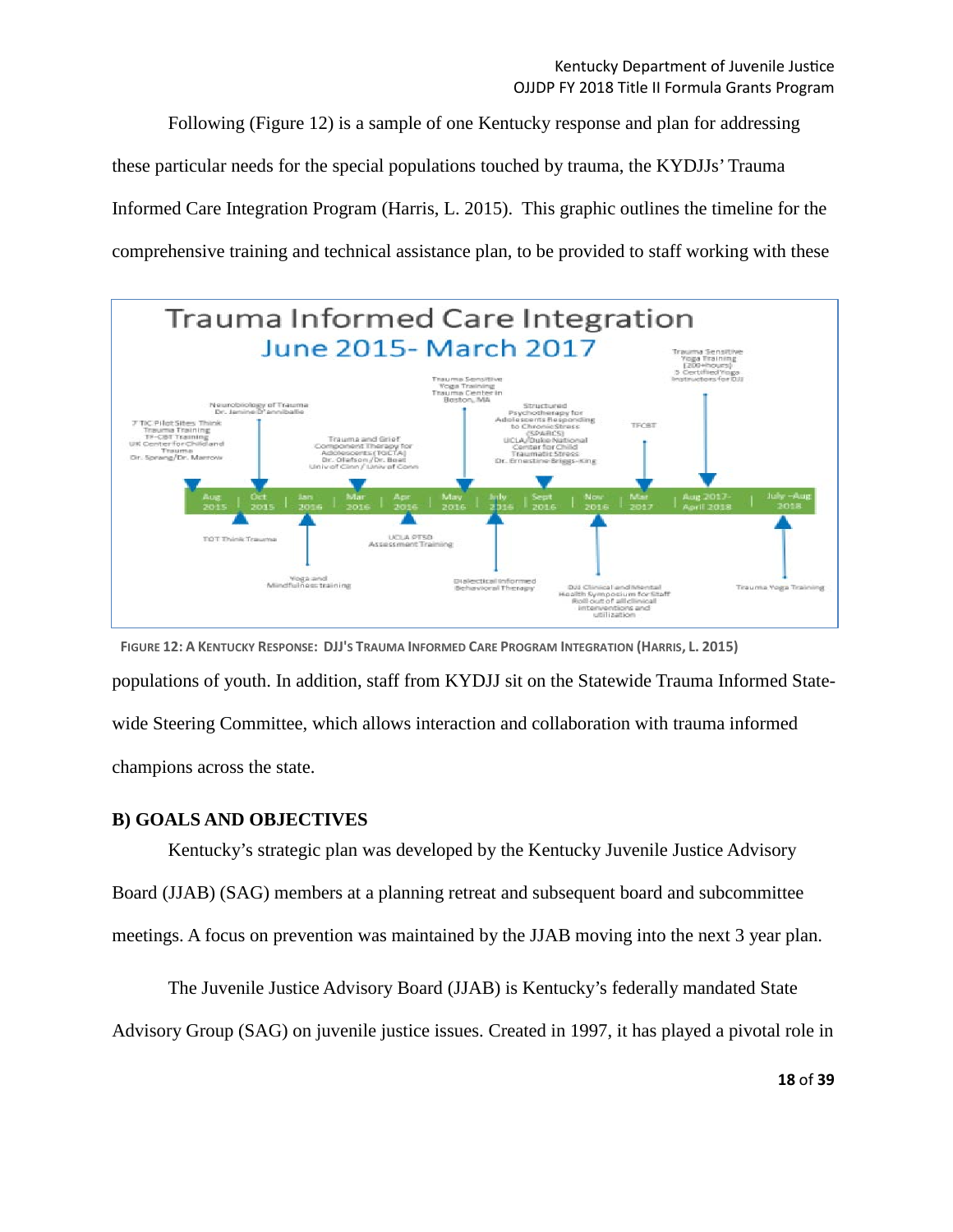reforming Kentucky's juvenile justice system and creating an effective, equitable system to prevent juvenile crime and delinquency. A comprehensive roster for the membership of the Kentucky's State Advisory Group is available in Appendix D.

 The Juvenile Justice Advisory Board is committed to enhancing the quality of life for all youth in the Commonwealth by actively advising the Governor, policymakers and the public on matters related to improving systems of care, enhancing interagency and community collaboration, and promoting effective programming necessary to serve the whole child.

 dedicated Title II staff, identified inimical conditions, challenges/opportunities, examined local, To promulgate this plan, JJAB, in conjunction with the Department of Juvenile Justice's state, and national analyses and reports, and considered forecasts on the future of juvenile justice issues in Kentucky.

 Kentucky's overarching plan is to continue expanding and/or maintaining exerted efforts (including communities, families and youth) prevention measures to address delinquency associated with youth in the various programs. and support for educating, training and skill development for stakeholders throughout the State prevention. One approach is through a Trauma Informed lens. Although Trauma Informed Care (TIC) is being taught in trainings throughout the State for varied youth-service agencies, significant focus and emphasis for systems involved youth is being placed on training, skill development and monitoring for direct-care staff, clinicians and administrators that are closely

#### **STRATEGIC PLAN GOALS**

The following section outlines aspirational goals and actionable objectives that comprise the 2018 3-year strategic plan. This plan actualizes the approach denoted above. Each goal is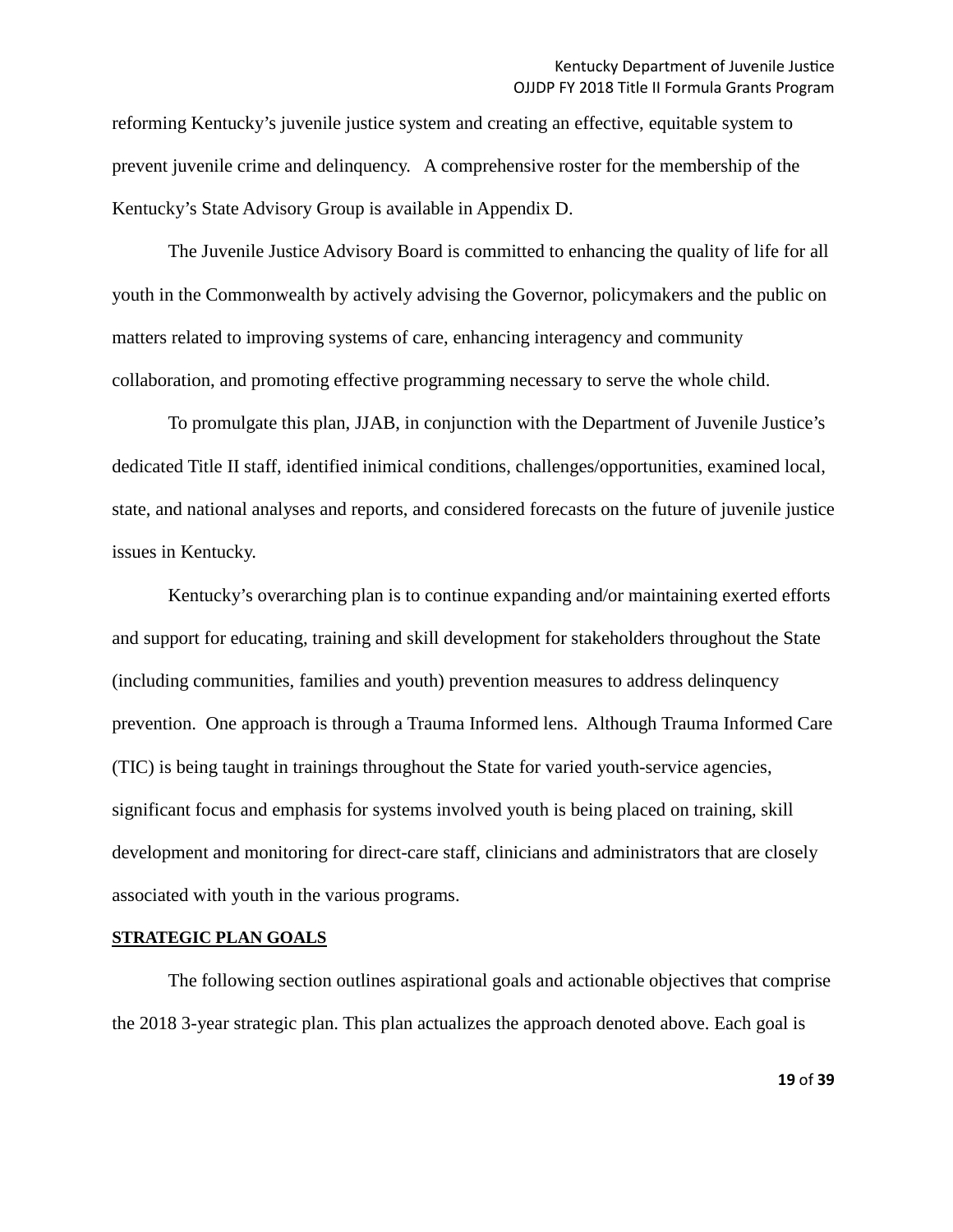strategic planning, we view this plan as a "living document." Whilst this plan does include responsible committee[s] and relevant timeframes). The plan is presented in the order of priority. The  $2018 - 2020$  $2018 - 2020$  $2018 - 2020$  JJAB Strategic Plan<sup>1</sup> overarching goals/objectives are as follows: accompanied by key objectives. Please note that consistent with best practices associated with concrete goals and objectives, we recognize that contextual issues (e.g., new legislation, etc.) may necessitate the need to adapt aspects of this plan. As well, additional activities related to meeting the goals listed below are likely and will be documented, as they occur, as part of the annual JJAB report. (NOTE: Please cross-reference this plan with the JJAB Plan Dashboard for

# **GOAL #1: Develop and sustain a viable, accountable, and well-functioning advisory board.**

Objective 1A: Undergo internal assessment of board functioning, structure, and needs/areas for growth.

# *Primary/Initial Task: Launch and analyze Board Assessment Survey*

Objective 1B: Identify cadre of individuals for each of the specified/mandated roles to serve on JJAB.

*Primary/Initial Task: Develop "rolling" list of potential JJAB appointees.* 

Objective 1C: Implement training/development opportunities for JJAB members

*Primary/Initial Task: Develop board training, based on Board Assessment Survey findings.* 

Objective 1D: Ensure key stakeholder (e.g., youth, parent, etc.) perspectives are integrated into all aspects of JJAB.

*Primary/Initial Task: Plan Juvenile Justice Youth Summit* 

 $\overline{a}$ 

 Linked to the Delinquency problem of delinquency prevention, mental health, drug offenses, human trafficking, and overall system response.

<span id="page-20-0"></span> $<sup>1</sup>$  Each task is predicated on the one before it, and informs the next. Thus, the priority ratings ascribed to each task is</sup> based on a chronological assessment of completion.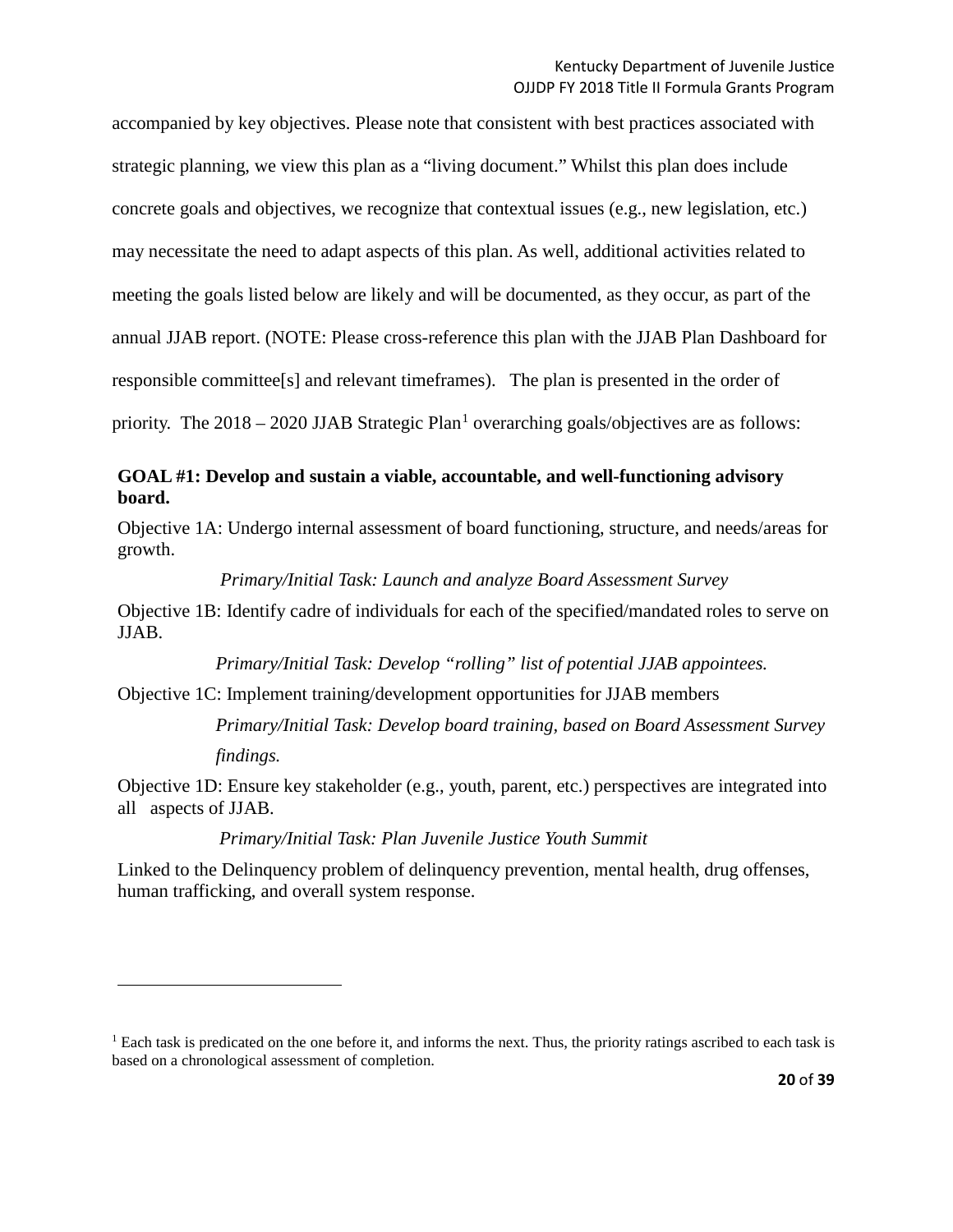# **Kentucky. GOAL #2: Continually assess and address needs associated with juvenile justice issues in Priority 2**

Objective 2A: Collect viable data.

*Primary/Initial Task: Work to improve data collection and processes.* 

Objective 2B: Undergo annual needs/assessment analysis related to juvenile justice

Objective 2C: Use findings to inform JJAB directives

*Primary/Initial Task: Develop RFPs that explicitly address needs identified in the assessment.* 

 Linked to the Delinquency problem of delinquency prevention, mental health, drug offenses, human trafficking, and overall system response.

# **GOAL #3: Serve as a leading resource for best practices, including prevention models and strategies that advance the mission of JJAB.**

Objective 3A: Develop a data infrastructure to capture outcomes within, between, and among JJAB funded prevention initiatives.

*Primary Task: Convene and implement JJAB Evaluation Team* 

Objective 3B: Assess information pathways and processes for dissemination of information to

key stakeholders, and the public at-large.

*Primary Task: Test dissemination strategies for relevant JJAB information* 

Objective 3C: Strategically disseminate outcome reports related to funded projects

*Primary Task: Promulgate annual report related to JJAB activities, including funded projects and associated outcomes.* 

 Linked to the Delinquency problem of delinquency prevention, mental health, drug offenses, human trafficking, and overall system response.

# **provisions GOAL #4: Advance equity related to juvenile justice system involvement and service**

Objective 4A: Implement recommendations from 2018 DMC assessment

*Primary Task: Review final report and assess recommendations for importance and feasibility.* 

Objective 4B: Integrate attention to DMC in all funded prevention initiatives

*Primary Task: Draft RPF that requires are potential grantees to address multidimensional aspects of DMC.*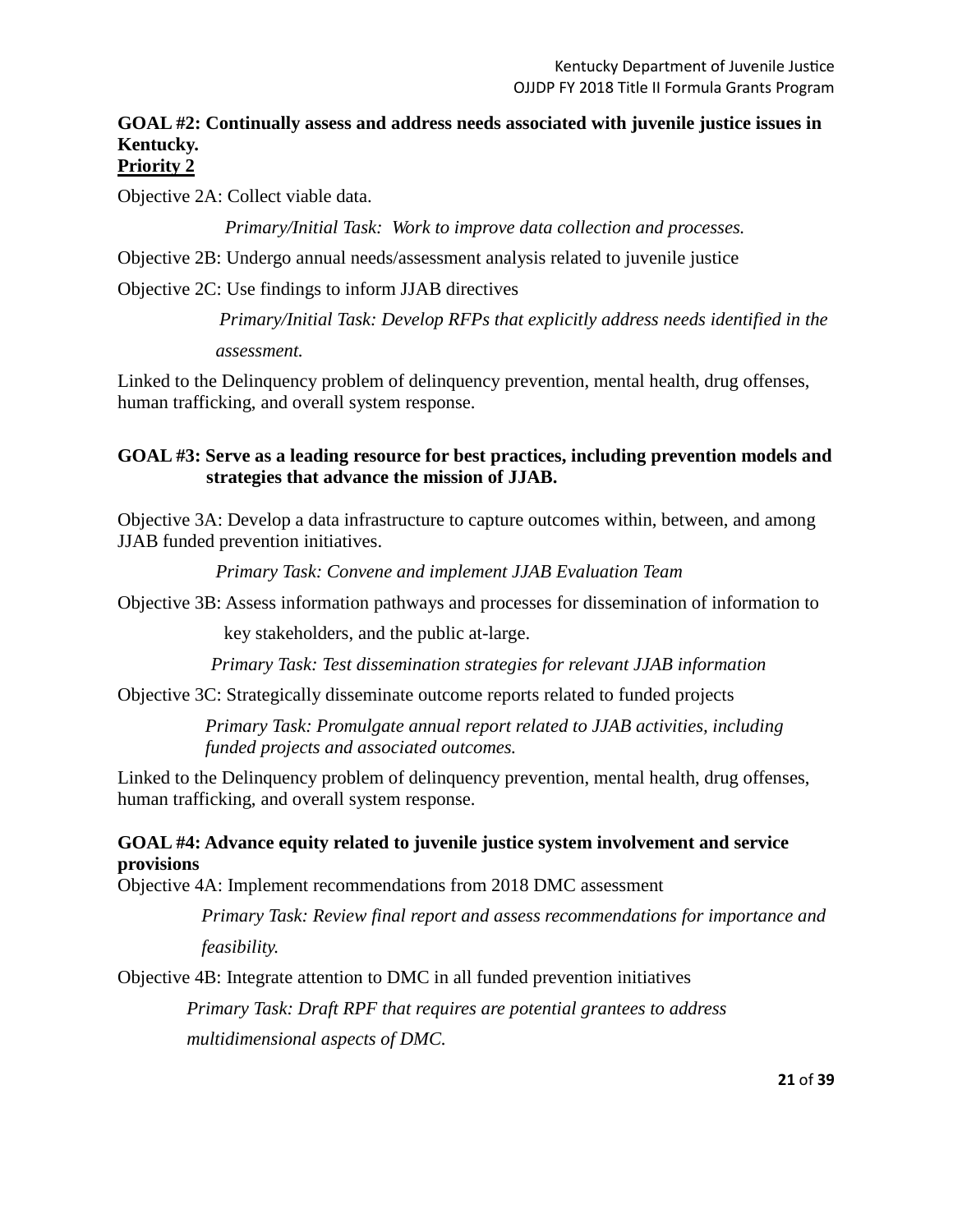Objective 4C: Assess impact of funded prevention efforts on DMC

*Primary Task: Convene and implement JJAB Evaluation Team* 

Linked to the Delinquency problem of racial disparity.

# **issues relevant to juvenile justice. GOAL #5: Build overall capacity for individuals, groups, and communities to address**

 Objective 5A: Simultaneously champion evidenced-based practices (EBPs) AND initiatives/programs that hold promise for impact.

*Primary Task: Designate funding for projects that utilize EBPs AND* 

*programs/interventions deemed "promising" or evidence-based by JJAB.* 

Objective 5B: Provide pre-RFP workshops for community stakeholders interested in applying for JJAB prevention funds.

*Primary Task: Develop webinar related to purpose/scope of JJAB prevention* 

*funding* 

Objective 5C: Offer technical assistance to grantees, as needed.

*Primary Tasks: Convene and implement JJAB Evaluation Team* 

Linked to the Delinquency problem of educational needs, delinquency prevention, mental health, drug offenses, human trafficking, and overall system response.

# **GOAL #6: Ensure compliance with all state and federal mandates associated with JJAB**

 expenditures Objective 6A: (Re) Develop fiscal processes related to all JJAB expenditures Objective 6B: Monitor and evaluate adherence to fiscal processes related to all JJAB

*Primary Task: Conduct annual process audit of all JJAB expenditures.* 

Objective 6C: Monitor and evaluate adherence to JJDPA four core requirements

*Primary Task: Partner with compliance officer for annual compliance report.* 

Linked to the Delinquency problem of delinquency prevention and overall system response.

Against this backdrop, JJAB has adopted a strategic approach aimed at explicitly

addressing the four core requirements of the Juvenile Justice and Delinquency Prevention Act

(JJDPA). This approach is rooted in several distinct, yet interconnected notions:

1. JJAB should support/implement/conduct initiatives conducive to, and overtly linked

with, recent legislative/policy edicts promulgated by the Kentucky General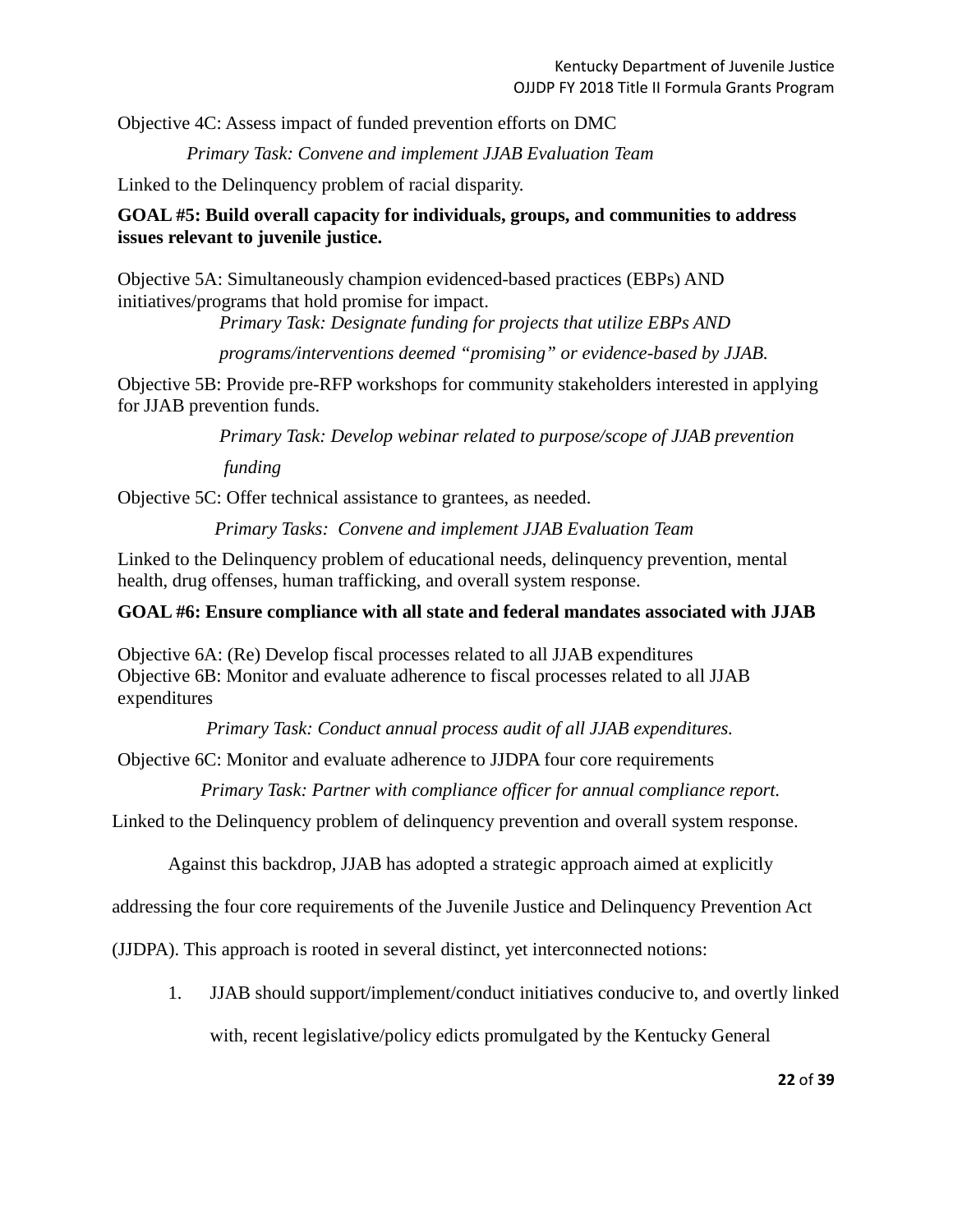Assembly, Department of Juvenile Justice (DJJ), Administrative Office of the Courts (AOC), and the Cabinet for Health and Family Services (CHFS), among other key stakeholders.

- 2. JJAB should work to move beyond simply assessing *participation* in programs/initiatives, to investigating the *impact* of program/initiatives. This includes the rigorous assessment of all JJAB activities.
- efficiency. 3. So as to ensure the sustainability of impactful programs/initiatives, JJAB should support capacity building initiatives aimed at improving the efficacy of JJAB grantees. This includes capacity building at micro (e.g., individual), mezzo (family/group), and macro (community/policy) levels and entail attention to fiscal

# **STRATEGIC STRUCTURE**

 and Scope of Responsibility statement for each committee are delineated in Figure 13. For the upcoming planning period, JJAB has adopted a (re)structure aligned with the approach elucidated above. This structure includes six (6) committees. The committee structure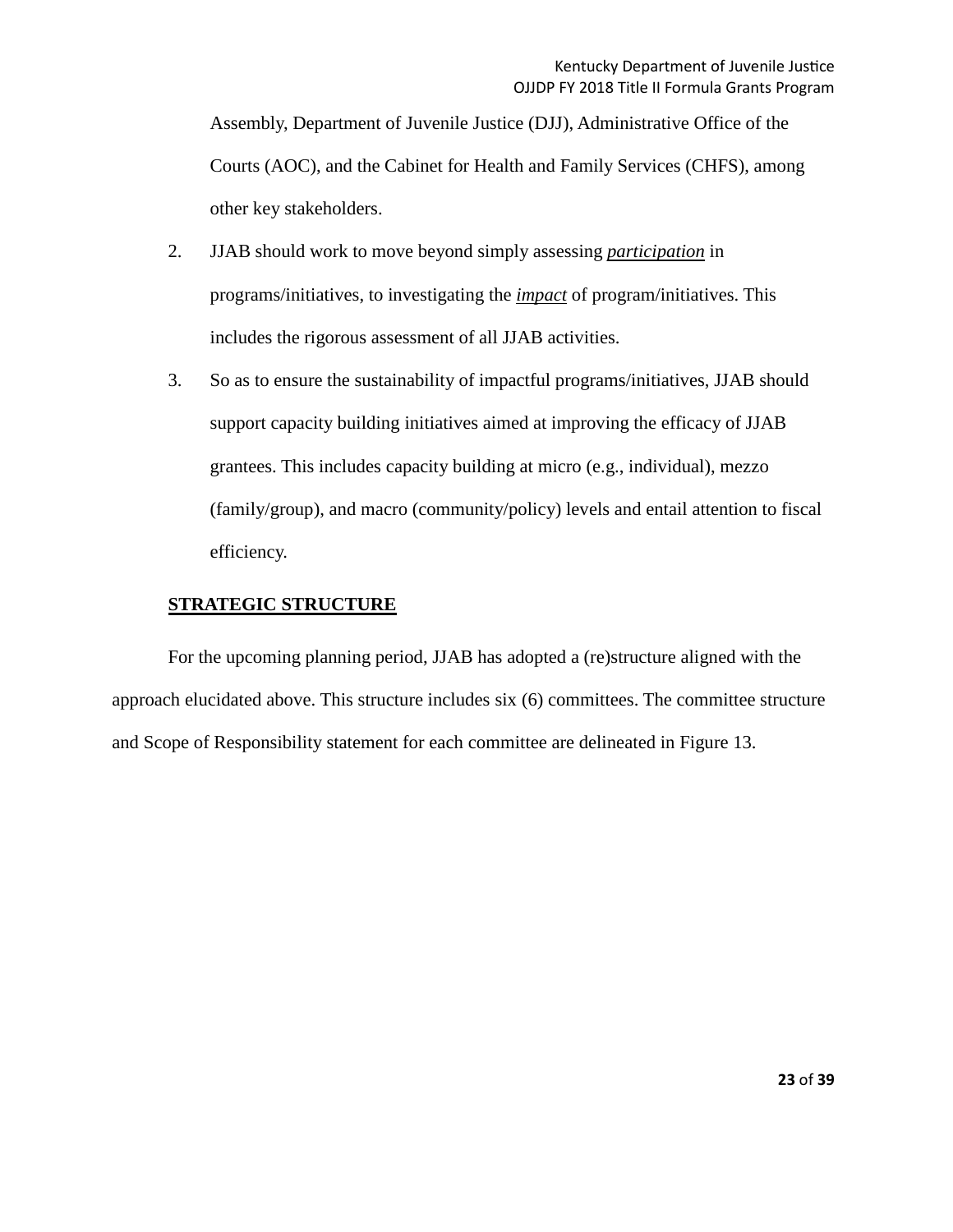#### **Figure 13: JJAB Committee and Scope of Responsibility**

# JUVENILE JUSTICE ADVISORY BOARD

# **EXECUTIVE COMMITTEE**

Scope of Service: Serve as a guide, support and oversight body for all subcommittees of the Juvenile Justice Advisory Board, with responsibility for Board membership recruitment and recommendations, the Board organizational structure and functions; and the assurance of adherence to the principled foundations, responsibilities and requirements of the Board.



#### **Scope of Responsibility:**

**Foster the ability of Kentucky** youth-serving agencies, youth, families, organizations and communities to effectively deal with challenges plaguing youth involved in the juvenile justice system. This committee, too, will facilitate efforts that raise<br>the ability of the Juvenile Justice Advisory Board to build and/or maintain internal capacity which<br>allows for more adept followthrough for its mission, vision and strategic planning efforts.

#### **Resource Managment Committee**

# **Scope of Responsibility:**

youth-serving agencies, youth,<br>families, organizations and<br>communities to effectively deal<br>with challenges plaguing youth communities to effectively deal<br>with challenges plaguing youth<br>involved in the juvenile justice<br>system. This committee, too,<br>will facilitate efforts that raise<br>the ability of the Juvenile Justice<br>Advisory Board to build an

#### Subcommitte of Kentucky's Youth  $(SKY)$

Scope of Responsibility:<br>Provide leadership and promote engagement for youth participation in the Juvenile<br>Justice Advisory Board's mission vision goals and efforts, by contributing youth presence and voices for State discussions, recommendations and efforts<br>related to the well-being of all Kentucky youth.

**Subcommittee for Equity and Justice for All Youth** (SEJAY)

Scope of Responsibility: Advises<br>the JJAB and the general public of the Commonwealth on the issue of and related information about disproportionate minority<br>contact (DMC) in the juvenile justice system.

#### **Subcommittee for Outreach, Networking & Advocacy** (SONA)

**Scope of Responsibility:** Develop an effective and<br>efficient communicative process<br>for sharing information,<br>apportunities, services, and<br>support pertinent to issues will be achieved by developing<br>and explicating a strategic dissemination o *formation pertinent to juvenil*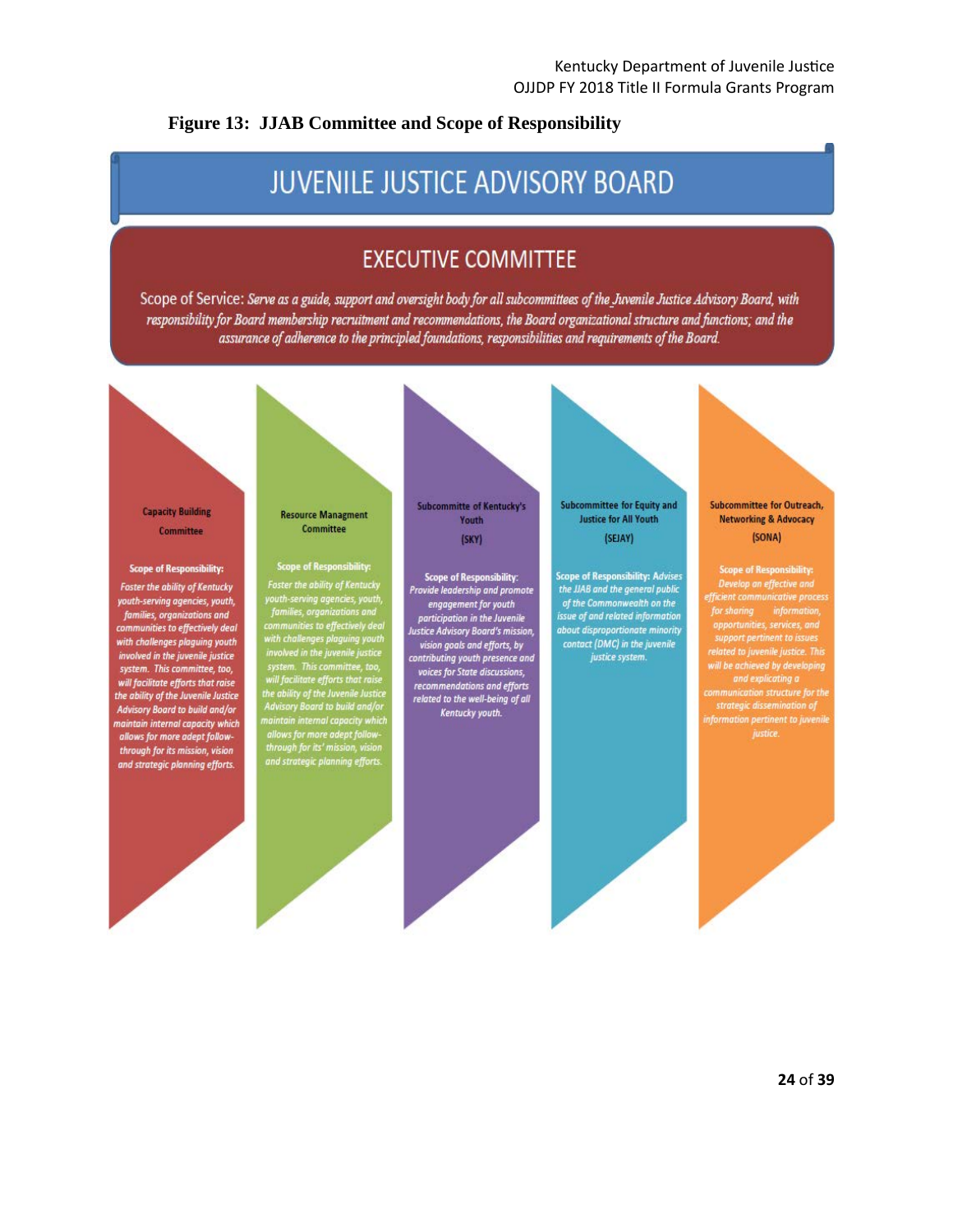#### **C). IMPLEMENTATION (ACTIVITIES AND SERVICES)**

#### **Population Specific Plans**

#### **1. GENDER SPECIFIC SERVICES**

 treatment of males and females. To address the needs of males, the Department has 8 residential The Kentucky Department of Juvenile Justice has specific programs designated for the programs, 6 detention centers, 9 group homes, and 5 day treatment centers located throughout the Commonwealth.

 Informed Therapy, Trauma Focused Yoga Practices, and Trauma and Grief Cognitive Therapy Males are provided educational opportunities, job skills building, life skills and evidence based therapeutic treatment. Trauma Informed Care practices have been implemented in various stages in the facilities. Clinical staff has received training in Cognitive Behavioral Trauma for Adolescents. Several of the male facilities have incorporated Trauma Focused Yoga practices into group sessions at various levels.

 facilities. Clinical staff has received training in Cognitive Behavioral Trauma Informed Therapy, Trauma Focused Yoga Practices, and Trauma and Grief Cognitive Therapy for Adolescents. adoption success for greyhounds. The Department has one all-female residential program, located in Morehead, Kentucky. Females are also provided educational opportunities, job skills building, life skills and evidence based therapeutic treatment. Trauma Informed Care practices have been implemented in the Trauma Focused Yoga has been incorporated into group sessions at various levels. The Morehead facility also incorporates a Greyhound Program. KYDJJ partners with Morehead State University (MSU) to incorporate the program, which promotes education of students and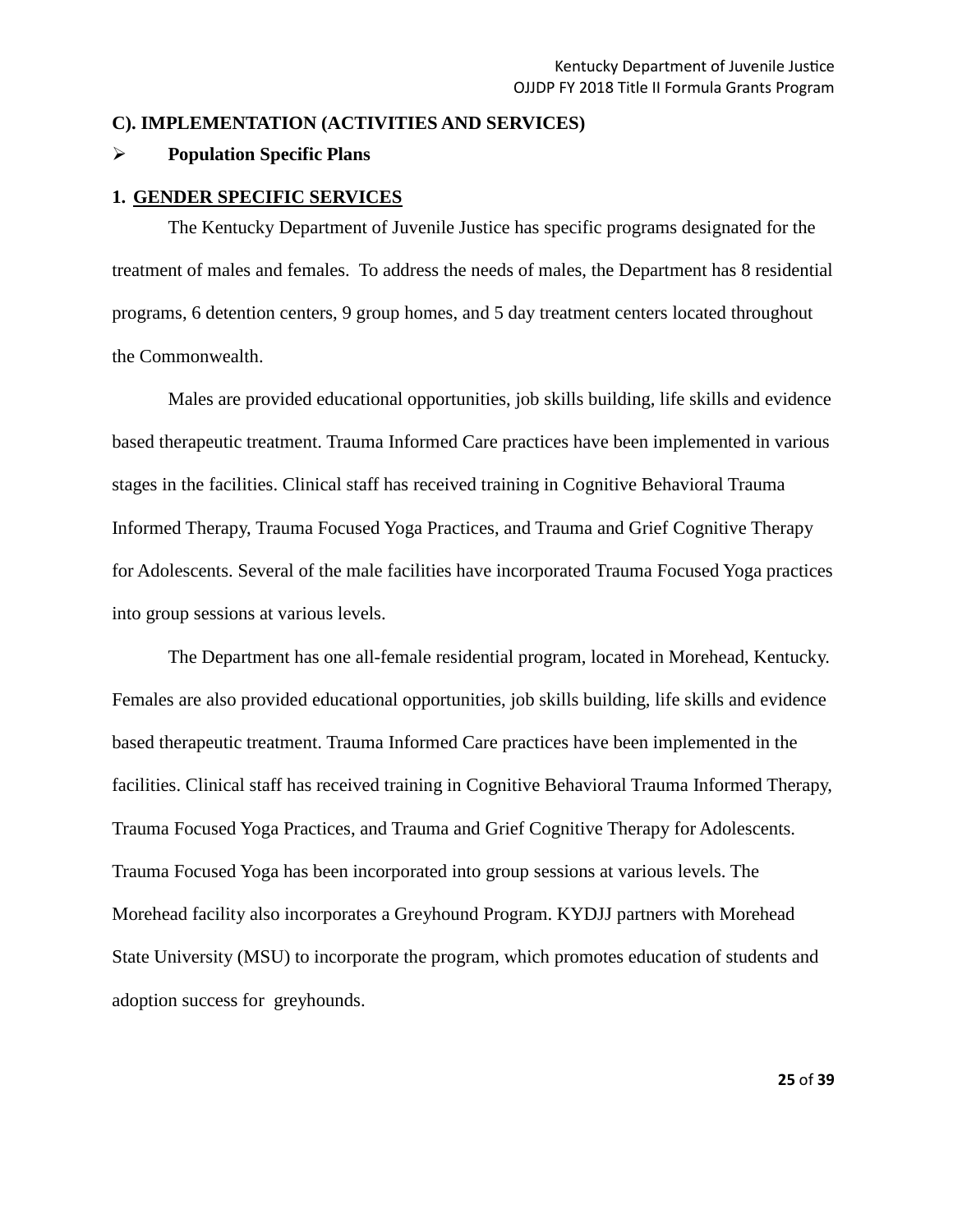The KYDJJ also addresses the lesbian, gay, bi, transgender, queer, and inquiring (LGBTQI) youth population through incorporating an annual training for all staff in understanding and working with the LGBTQI population, as well as through PREA guidelines.

 The Department is also involved in Focus area of Gender specific services (program Area #23) in My life my choice programing geared towards 12-17 year old females that Founded in 2002 in Boston Massachusetts, My Life My Choice is a nationally recognized survivor-led curriculum working to stem the tide of commercial sexual exploitation of adolescents.

#### **RURAL COMMUNITIES**

Of the 120 counties in Kentucky, the U.S. Census Bureau considers the majority of these counties (111 out of 120) to be defined as rural. While the majority of the resources available are typically funneled through the major populations areas in Kentucky, there is a conscious effort to assist rural areas with formula grant funding.

 additional options within these communities. Thus, for the past two years, Title II Formula grant Because of sweeping juvenile justice reform at the state level (SB 200), prevention programming was identified as the most significant need for juveniles in Kentucky. As a result, the JJAB's current focus is on delinquency prevention, which addresses the need for providing funding has been allocated to a minimum of three (3) rural communities situated throughout the Commonwealth.

 Commonwealth. This allows rural communities to have more accessible options for youth Specifically within the KYDJJ, detention centers are located in varied regions of the detention services, which results in cost savings to their communities. In addition, each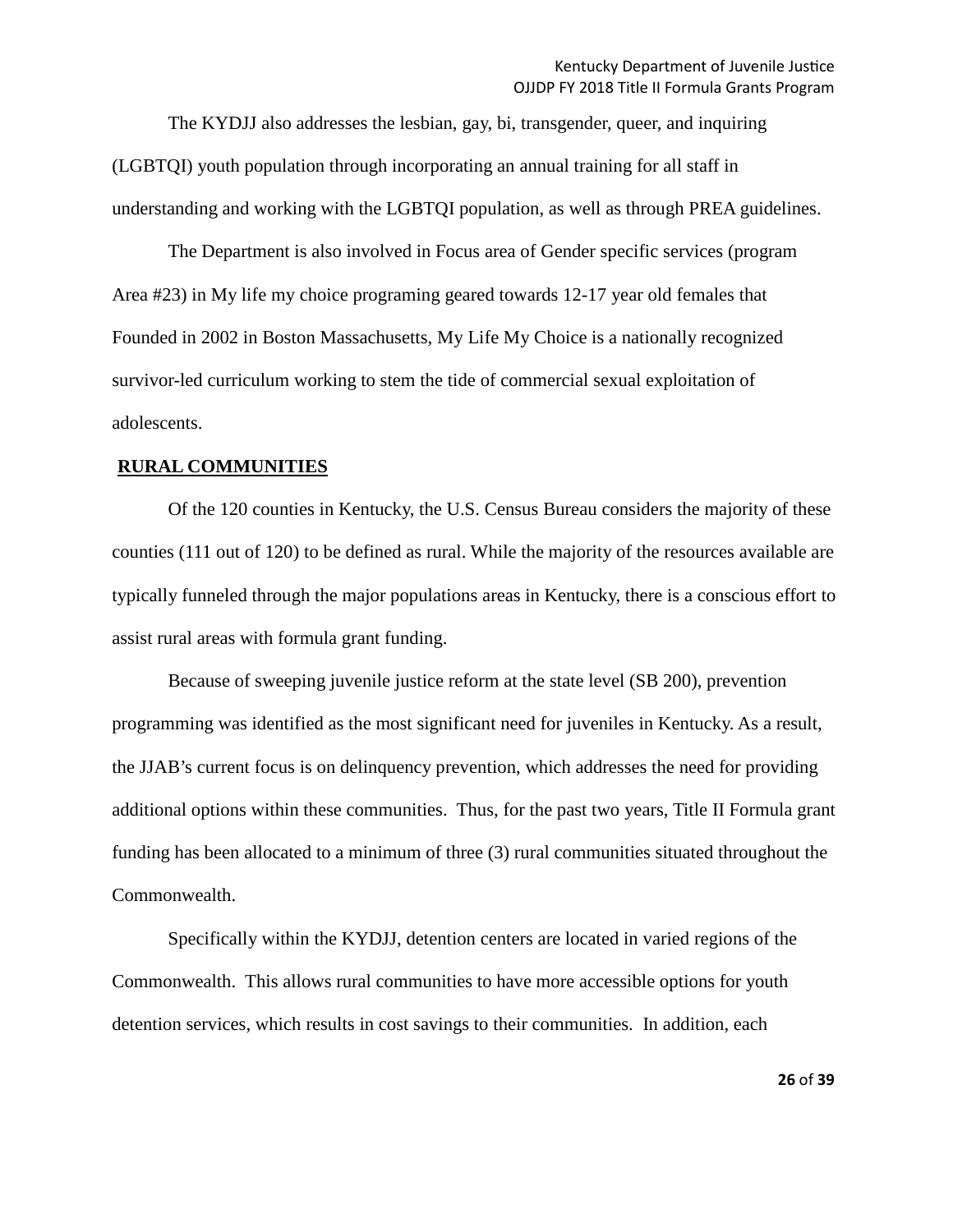jurisdiction has assigned community staff responsible for managing community-based interventions and juvenile probation cases.

 Family Accountability Intervention and Response (FAIR) Team, a multi-disciplinary group that The Kentucky Administrative Office of the Courts (KAOC), as indicated in Attachment A, also has strategically placed staff in rural communities. Each judicial district has access to a plays a vital role in connecting youth and families to services and supports early intervention in an attempt to address situations without court involvement, commonly known as a preventiondiversion.

 It is the intent of the JJAB's new three-year plan, to continue efforts in Kentucky to address rural community needs, through the building of capacity and provisional support and practices that promote the well-being for all Kentucky youth, as a central goal. resources in smaller communities where need for delinquency prevention and/or DMC are found to persist. The intent is to strengthen rural community infrastructures and services through the promotion of viable resources and opportunities for additional training and education on key topics related to critical issues; supporting developmentally appropriate and trauma informed

#### **2. JUVENILE JUSTICE AND MENTAL HEALTH SERVICES**

 Youth involved in Kentucky's juvenile justice system have a large number of mental health services available to them at every stage of the system. A vast number of prevention services target youth though schools and community programs across the Commonwealth. Several prevention programs are supported through grant monies through the JJAB. The Kentucky Department of Behavioral Health supports community mental health services through another grant source. Programs are available to support youth coping with the effects of bullying,

**27** of **39**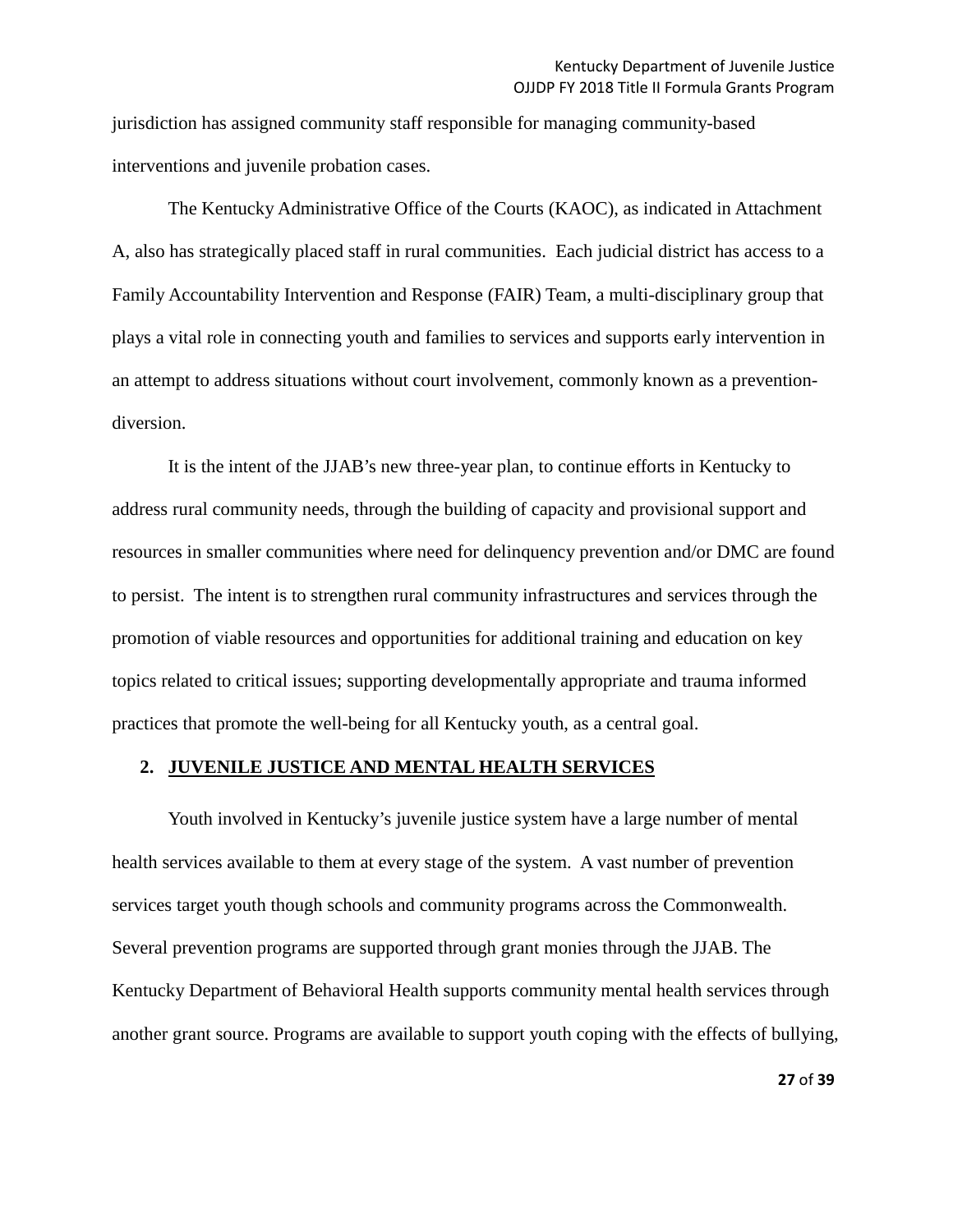trauma informed, and divert youth from referrals to the juvenile justice system for issues such as may be recommended as a part of a supervised community placement for a committed youth. homelessness, human trafficking victims, and trauma. School systems are working to become truancy and poor academic performance. If a youth is unable to attend their home school due to behavior issues, the youth is referred to alternative school program. These programs are established on a treatment model which, among other things, provide opportunities for individual, group and/or family counseling to assist with difficulties that they may be experiencing. Additional services for mental health and intensive family preservation services

 Additionally, FAIR teams (discussed in Attachment A) provide a multidisciplinary approach with a goal of increasing the number of youth diverted from further involvement in the juvenile justice system. Referrals to community mental health centers for individual and family mental health services are often made at this level of service.

 For youth that enter the care of the KYDJJ, every youth is assessed at entry, from a has a treatment director and a licensed psychologist assigned to cover a region, who oversee a psychiatric hospitals/facilities in regions statewide to better meet the needs of youth who have trauma informed approach, utilizing evidence based assessment tools. Each residential program team of mental health workers trained in assessment of mental health needs and specialized counseling of justice-involved youth. These individuals are responsible for the screening of mental health referrals and guiding necessary youth to the proper mental health services necessary to address any identified concerns. The KYDJJ also contracts with appropriate been diagnosed as mentally ill or who display symptoms of mental illness.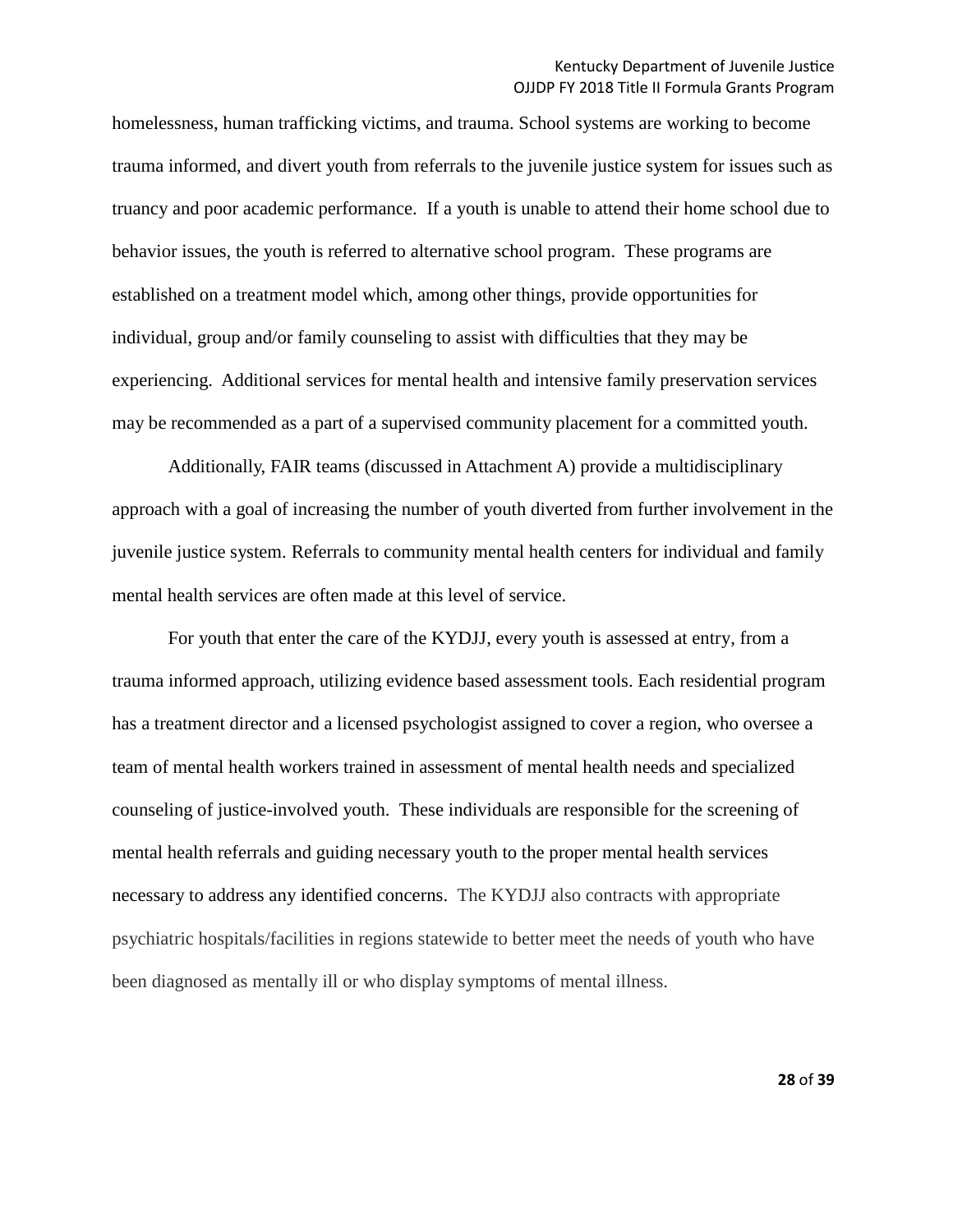to their needs. Youth who are placed in private childcare placements are monitored 24 hours a day, seven days a week. Private childcare (PCC) providers offer a wide range of residential programs for specialized populations of committed youth, including younger children, sex offenders, females, youth with disabilities, and youth with mental illness. These programs typically serve more nonserious public offenders and give the KYDJJ more flexibility in placing youth in programs suited

#### **HOMELESSNESS AND JUVENILE JUSTICE**

 Coalition on Juvenile Justice (CJJ) to research and address the issue. Representatives from conversation to continue to inform invested partners to support state and/or local planning. There is a recent focus on the issue of homelessness in relation to the juvenile justice system in Kentucky. There are several projects throughout Kentucky which are working to address the issue, many of which have resulted in national presentations from Kentucky representatives. One of the more recent projects is a collaboration between the KYDJJ and the Kentucky participate in monthly national conversations on this topic. Kentucky will monitor the

#### **PLANNING FOR SPECIAL POPULATIONS GOING FORWARD**

 **29** of **39**  The Juvenile Justice Advisory Board (JJAB), Kentucky's State Advisory Group (SAG), youth with disabilities or special education needs). The JJAB will address opportunities for with input from local communities and subject experts, will support the development and provision of viable state-wide trainings, technical assistance and support for evidence-based practices that are designed to address the needs and treatment of youth in specific populations (i.e. gender-specific, LGBTQ, racial or ethnically disproportionate, trauma impacted youth, trainings will be provided to all regional communities within the State and be made available to a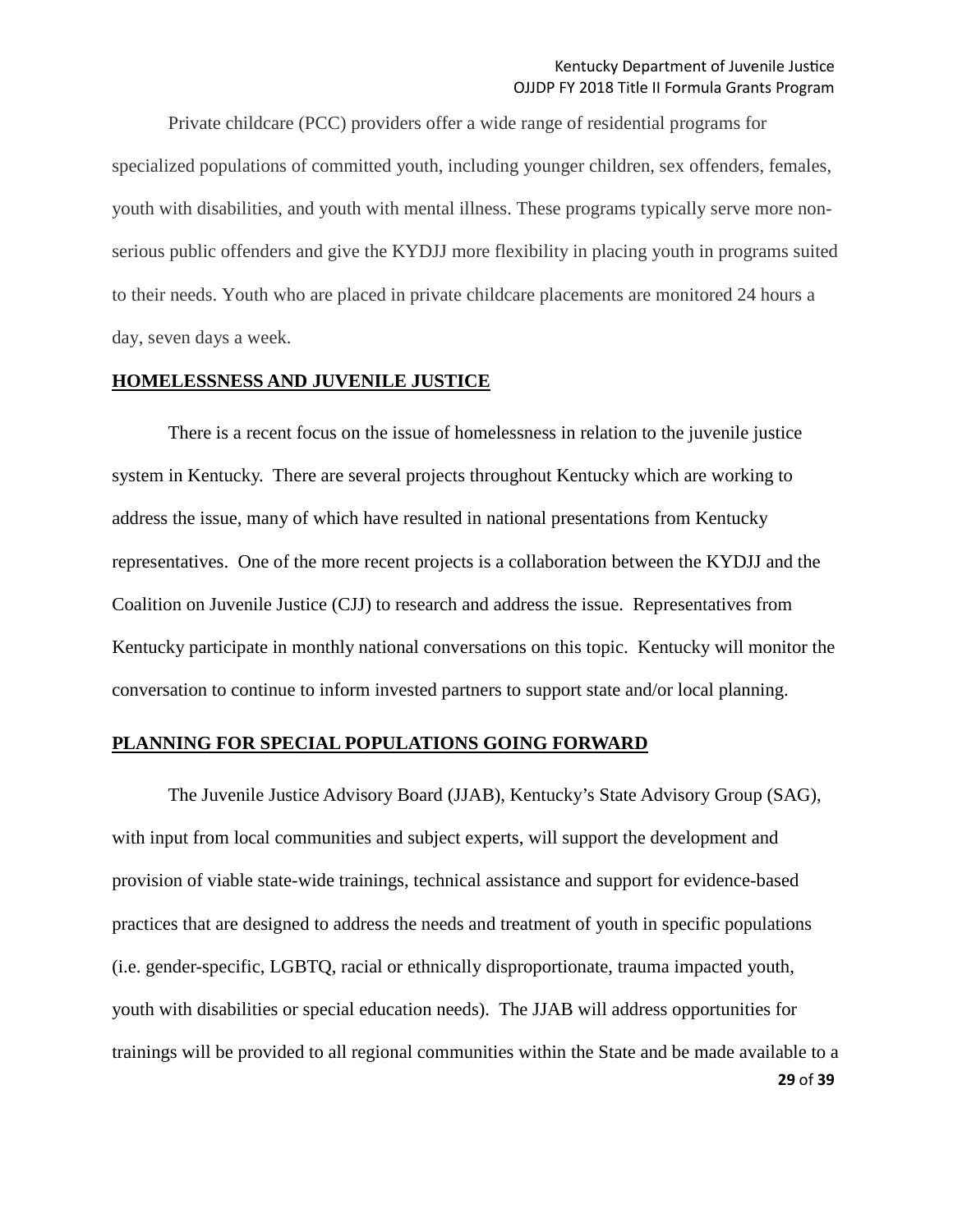and families of these vulnerable populations. comprehensive representation of community partners and stakeholders, which includes youth

# **CONSULTATION AND PARTICIPATION OF UNITS OF LOCAL GOVERNMENT**

 The manner in which the State interacts with units of local government for consultation manner of member recruitment from across the Commonwealth assists to bring voices from opportunities for anyone to attend the business meetings of the Board. Many local community where Title II funded programs are located. This increased the opportunities for members to experience programs first hand, and provide an opportunity for community interactions and and planning varies. The JJAB contributes to these efforts in a variety of ways. The intentional varied regions to the table for conversations and planning. The open meeting requirement allows members take advantage of this opportunity. Beginning in 2017, the JJAB began inviting committee partners to present at JJAB meetings to highlight community partnerships across the Commonwealth. In 2018, JJAB elected to hold select meetings in areas of the Commonwealth input.

 opportune time for the gathering of information, ideas and input. Oftentimes, monitoring staff The program monitoring and on-going relationships and interactions provides an will not only meet with the program directors, but with direct-care staff and youth to inquire about program progress and provide opportunities for elaboration for engagement. Board planning ideas and/or intentions are oftentimes shared with funded programs in order to gain a measurement on how a program believes they would be impacted by proposed decisions by the board. A more recent example of this would be the decision to develop an evaluative team to support the programs in evaluation of their efforts.

**30** of **39**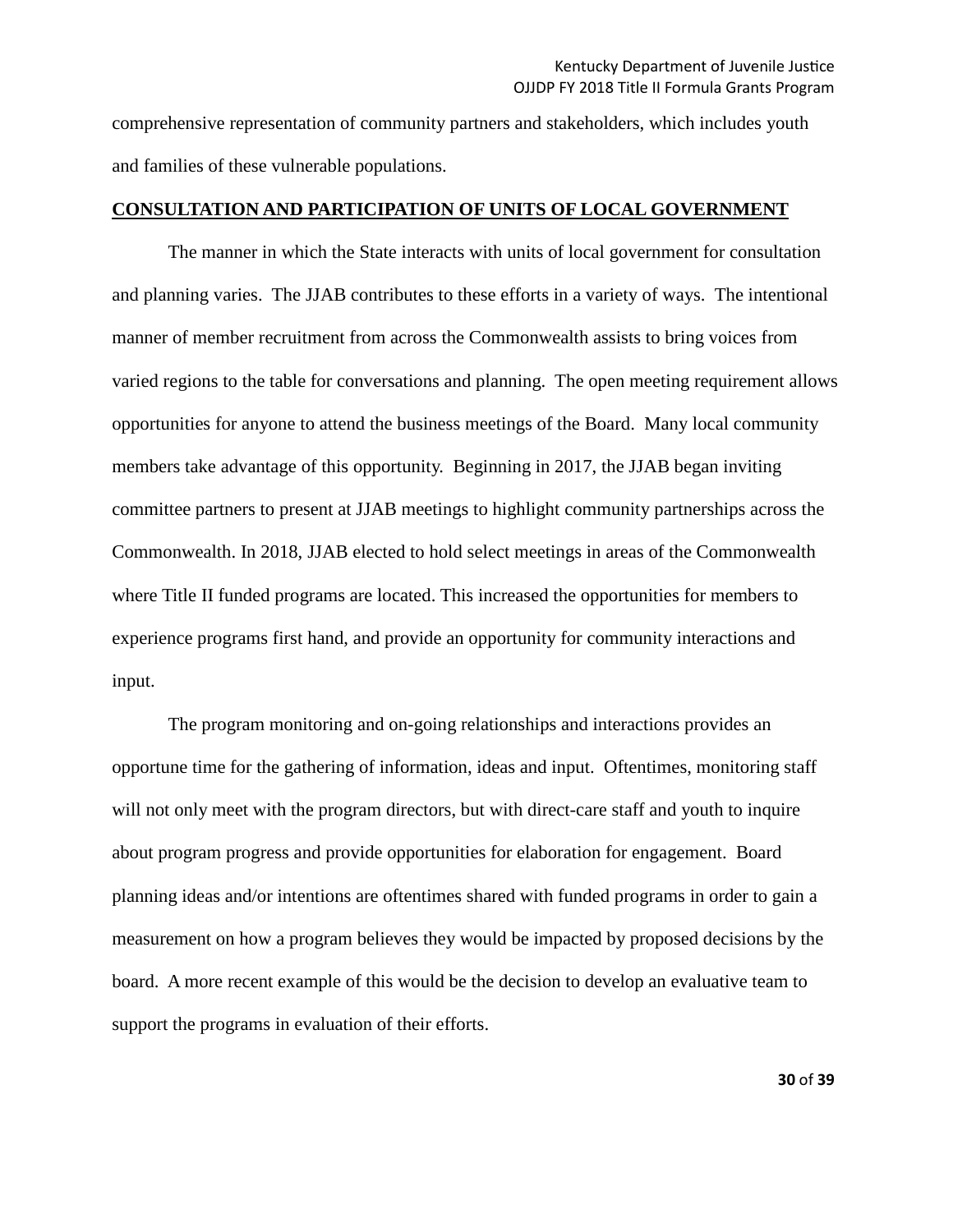#### **COLLECTING AND SHARING OF JUVENILE JUSTICE INFORMATION**

 The three primary contributors for juvenile justice related data are the Kentucky (KDCBS) Services, and the Kentucky Department of Juvenile Justice (KYDJJ) each function "arrest" and crime data, as well. Administrative Office of the Courts (KAOC), the Kentucky Department of Community-Based independently of each other due to the structural organization of Kentucky State Government. The KAOC is located under the Judicial Branch of Government, while the remaining two agencies preside under the Executive Branch of Government. The Kentucky State police gather

 justice and youth crime related data that is comprehensive, consistent and timely remains elusive for the State of Kentucky. In order for the authorizing agency, the Department of Juvenile reporting for OJJDP. Once data is in hand, difficulties for utilization remain. Each agency has a unique identifier for each youth and/or case for youth entering their agency. Since each agency acquires their own unique identifiers for a youth and they do not logically interact with each Consistent processes for accessibility, collection and analysis of all pertinent juvenile Justice, to acquire the most desirable and lucrative information for juvenile justice, it requires entering into an Memorandums of Understandings (MOU) with the KAOC, KDCBS, and other government agencies and community partners all have agency specific processes for MOU agreements. To date, this process and practice remains lengthy and oftentimes does not conclude in time to utilize the most recent data for pertinent reports, including the annual required other, this serves as yet one more barrier that has to be overcome and is a taxing task. Following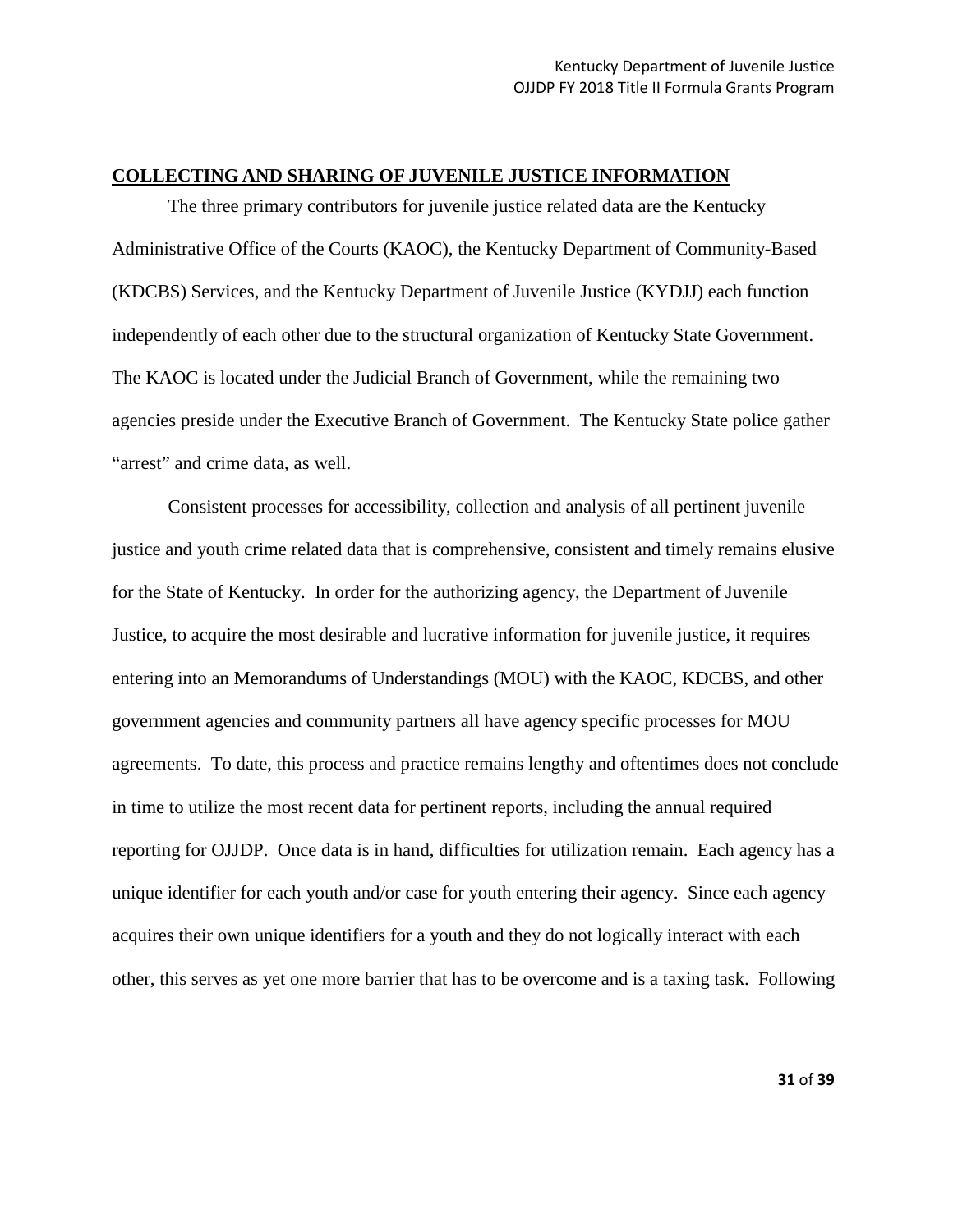a youth through the system, in regards to data, is difficult and logically can, and will, impact the strength and confidence of the data being collected and reported.

 Kentucky does not have a central data collection system. As each agency collects data in their The barriers associated with data collection and reporting are highlighted by this because own manner, it is not collected in a way that correlates to each agency (i.e. race/ethnicity categories) the same way. Kentucky has attempted to address this in various ways. For this application, a proposal for a more unified data collection system for youth amongst the Administrative Office of the Courts, the Department of Community-Based Services, the Department of Juvenile Justice and Louisville Metro Youth Services has been recommended in both legislative proposals and the Board's annual report to the Governor.

# **D). FORMULA GRANTS PROGRAM STAFF**

 The Kentucky Department of Juvenile Justice is structurally located within the Kentucky Justice Cabinet. Title II staff are positioned with the Division of Administrative Services at general funds. All federal formula grant program funds are allocated to programs and services KYDJJ. All of the branch and division staff salaries and fringe benefits are paid by Kentucky to address Kentucky's compliance with provisions of the JJDP Act. Planning and Administration funding supports travel/training costs for the Juvenile Justice Specialist, DMC Specialist and Compliance Monitor. The following details the percentage of time division staff devotes to each grant program administered by the Division: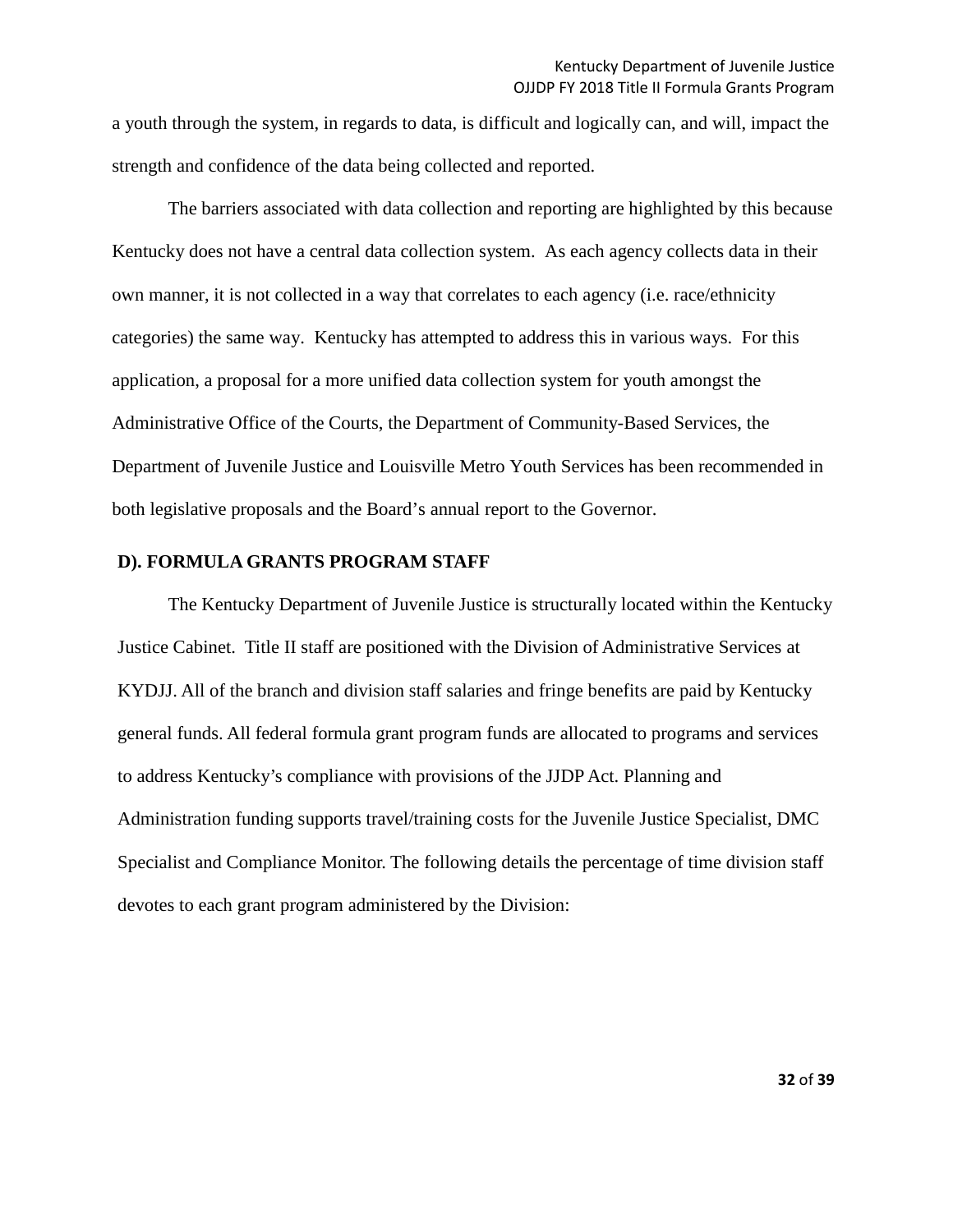| <b>Title</b>                                  | <b>Name</b>                                   | <b>Funding</b><br><b>Sources</b> | <b>State Match</b> | Percentage<br>of Time on<br>Formula<br>Grant<br><b>Project</b> |
|-----------------------------------------------|-----------------------------------------------|----------------------------------|--------------------|----------------------------------------------------------------|
| <b>Division Director</b>                      | <b>Scott Whitaker</b>                         | <b>State</b><br>Funds            | 0%                 | 1%                                                             |
| Administrative Specialist to<br>the Director  | Pam Blevins                                   | <b>State</b><br><b>Funds</b>     | 0%                 | 10%                                                            |
| Federal Program<br>Coordinator/Branch Manager | Jennifer Withrow                              | <b>State</b><br>Funds            | 0%                 | 5%                                                             |
| Juvenile Justice Specialist                   | Laura McCauley                                | <b>State</b><br>Funds            | 100%               | 100%                                                           |
| <b>Compliance Monitor</b>                     | Sara Redfield                                 | <b>State</b><br>Funds            | 0%                 | 90%                                                            |
| <b>DMC</b> Coordinator                        | <b>Elizabeth Jenkins</b>                      | <b>State</b><br>Funds            | 0%                 | 100%                                                           |
| <b>Grants Administrator</b>                   | Vacant/Tara Burch<br>Starting June 1,<br>2018 | <b>State</b><br>Funds            | 0%                 | 50%                                                            |
| <b>Corrections Program</b><br>Administrator   | Vacant                                        | <b>State</b><br>Funds            | 0%                 | 50%                                                            |
| <b>Financial Point of Contact</b>             | David Baesler                                 | <b>State</b><br>Funds            | 0%                 | 100%                                                           |

# **Division of Administrative Services – Position Descriptions**

# *Division Director – Scott Whitaker*

The Director is responsible for overseeing the Division, which includes the Grants

Management, Human Resources, Personnel, and Information Technology branches.

# *Administrative Specialist to the Director – Pam Blevins*

This position provides administrative and support services to the Division of

Administrative Services.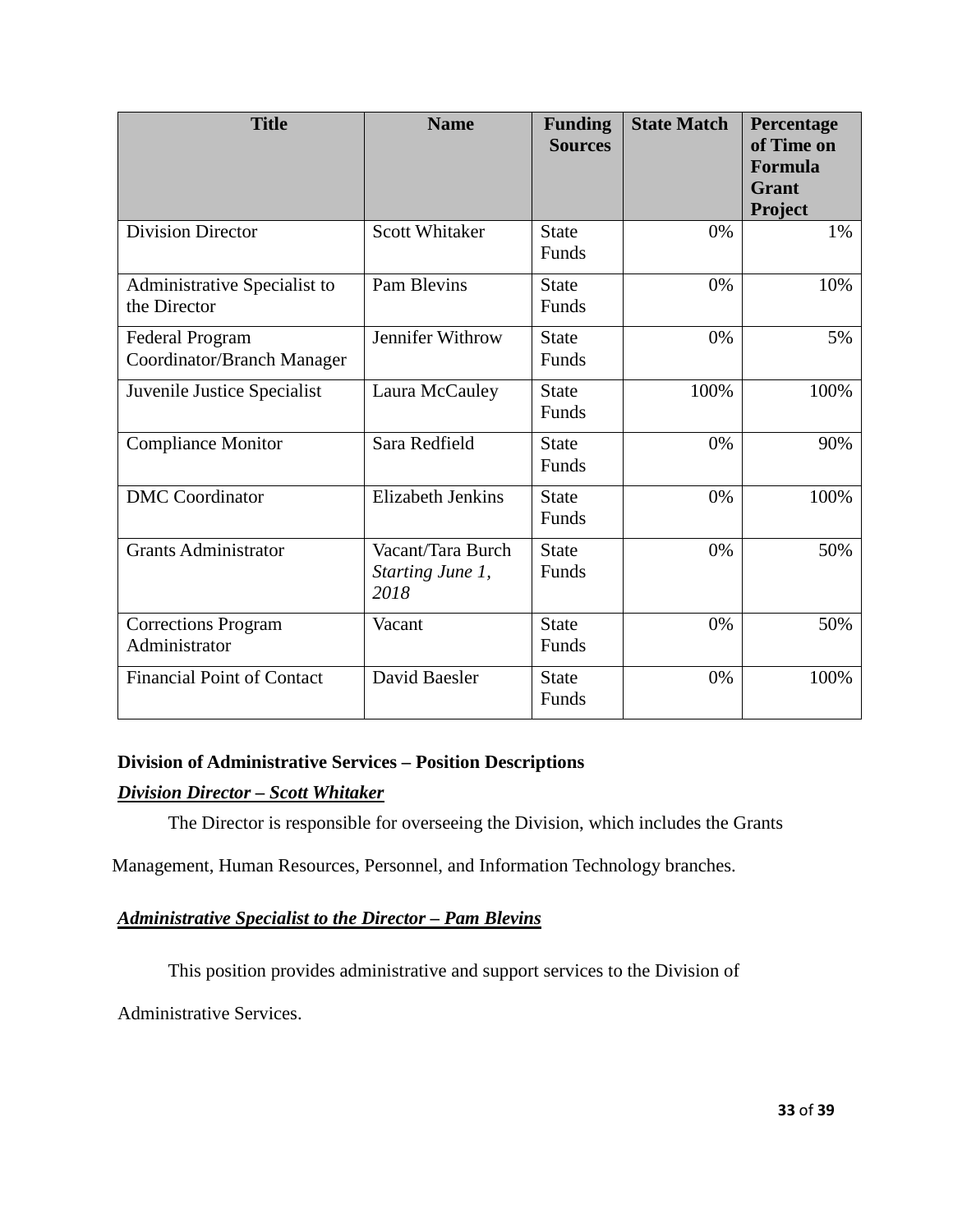#### *Grants Management Branch Manager/Federal Program Coordinator – Jennifer Withrow*

 This position oversees and supervises all grant programs and grant staff within the Grants Management Branch. Other responsibilities include development of new/continuation grant applications, grant management and monitoring as well as budget development and monitoring. This position serves as a liaison for state and community organizations seeking to collaborate with the KYDJJ on grant applications and awards.

#### *Juvenile Justice Specialist -Laura McCauley*

 Justice Advisory Board (JJAB). The specialist implements and enforces policies and procedures related to federal grant programs, facilitates all requirements related to the federal grant application process, performs onsite program monitoring of grant funded programs and provides assistance to committees and workgroups whose goals are consistent with the JJAB. This This position is responsible for providing technical assistance and administrative/consultative services for all Title II federal grant programs and the Juvenile position maintains the grants tracking system for all federal funded grant programs, provides technical assistance to grantees/staff and performs onsite program site visits.

#### *Compliance Monitor -Sara Redfield*

This position is responsible for ensuring that policies and procedures are in place to maintain compliance with the Juvenile Justice and Delinquency Prevention Act (JJDPA). This includes coordination of related data collection activities and maintenance of documentation for required reports. This position is responsible for the on-site inspection of all detention centers and holding facilities in the state. The inspection entails compliance with all state and federal statutes and regulations currently in place.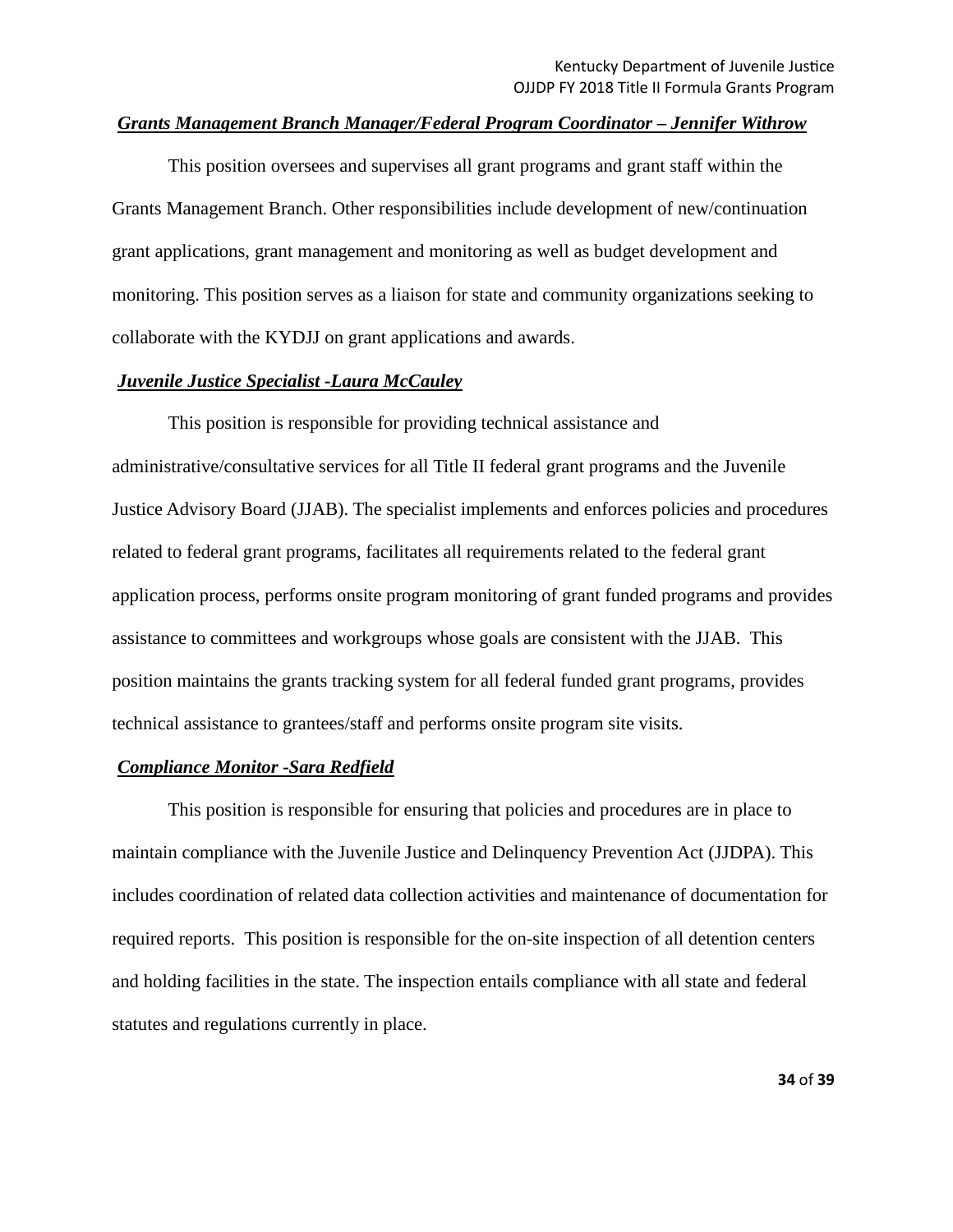#### *DMC Specialist -Elizabeth Jenkins*

 This position provides grant administration for Title II DMC funds. This position is responsible for providing technical assistance and administrative/consultative service to the three identified DMC sites and the Subcommittee for Equity and Justice for all Youth (SEJAY). This position maintains the grants tracking system for the DMC sites, provides technical assistance to grantees/staff and performs onsite program site visits.

#### *Grants Administrator – Vacant (Tara Burch will start on June 1, 2018)*

Coordinates with program staff in the development of federal grant programs to include budget development, policy/procedure development, contractual grantee budgets, processing payments and overseeing procurement.

#### *Corrections Program Administrator - Vacant (work currently overseen by Jennifer Withrow)*

 position administers and coordinates all activities relating to the Juvenile Accountability Block This positon oversees grant management for the Smart on Juvenile Justice award. This Grant (JABG) program, State Prevention and miscellaneous grants. This position maintains a grants tracking system for all grant programs, provides technical assistance to grantees/staff and performs onsite program site visits.

#### *Financial Point of Contact (David Baesler)*

This position is responsible for grant/project budget development and monitoring. This position processes all grants payments as well as completing all necessary financial documents, including the SF 269 reports and SEFA. Provides onsite technical assistance and training, completes audit review and financial monitoring.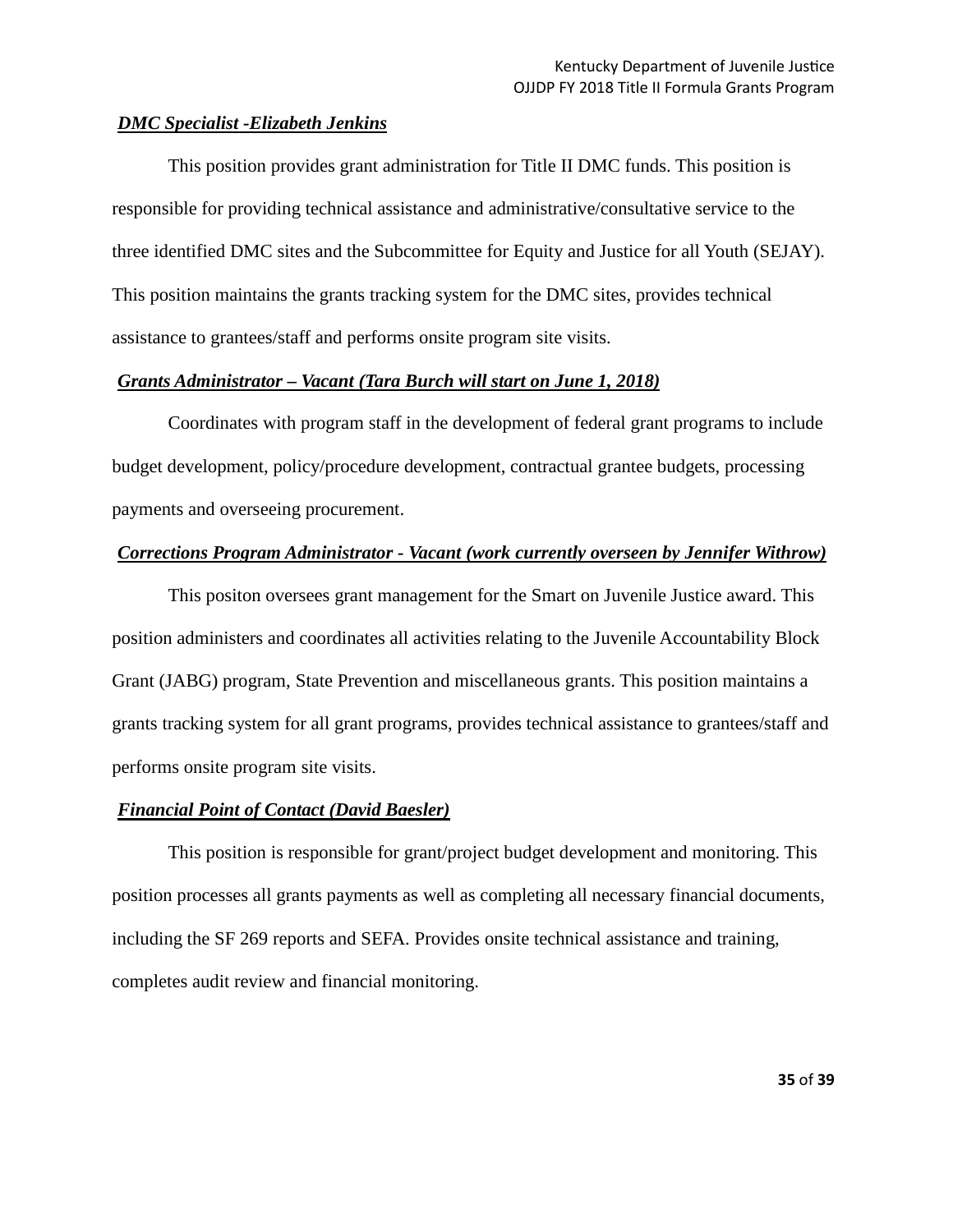# **PLANS 4. PLANS FOR COMPLIANCE: CORE REQUIRMENT COMPLIANCE AND DMC**

 Processes and resources have been put in place in order for Kentucky to remain in compliance with the first three core requirements. The DSO violations are also violations of Kentucky Revised Statutes (KRS). The Kentucky JJDPA Compliance Monitor and Detention Alternative Coordinator (DAC) staff continue to work closely with judges, court personnel, law enforcement, superintendents and other involved parties to heighten the awareness of violations and provided technical assistance to prevent instances of violations of the DSO requirement.

In all instances of monitoring of identified facilities, the Kentucky JJDPA Compliance Monitor or other designated staff will monitor for the sight and sound separation of juvenile and adult offenders. The Kentucky JJDPA Compliance Monitor or other designated staff shall utilize monitoring tools to verify juveniles are not permitted clear visual or direct verbal contact with incarcerated adult offenders; with violations to be documented, reported immediately, and corrective action initiated.

 patterns or practices and are in fact isolated incidents, Kentucky anticipates that the trend in the Chiefs and Sheriffs are strongly encouraged to address their staff so the procedure within the with the jail removal requirement. The Compliance Monitor continues to monitor juvenile holding logs at all identified secure police and sheriffs' departments statewide. Because the violations do not constitute future may be similar but will persist in the work towards preventing future violations. Police department is uniform. Several processes have been put in place to maintain future compliance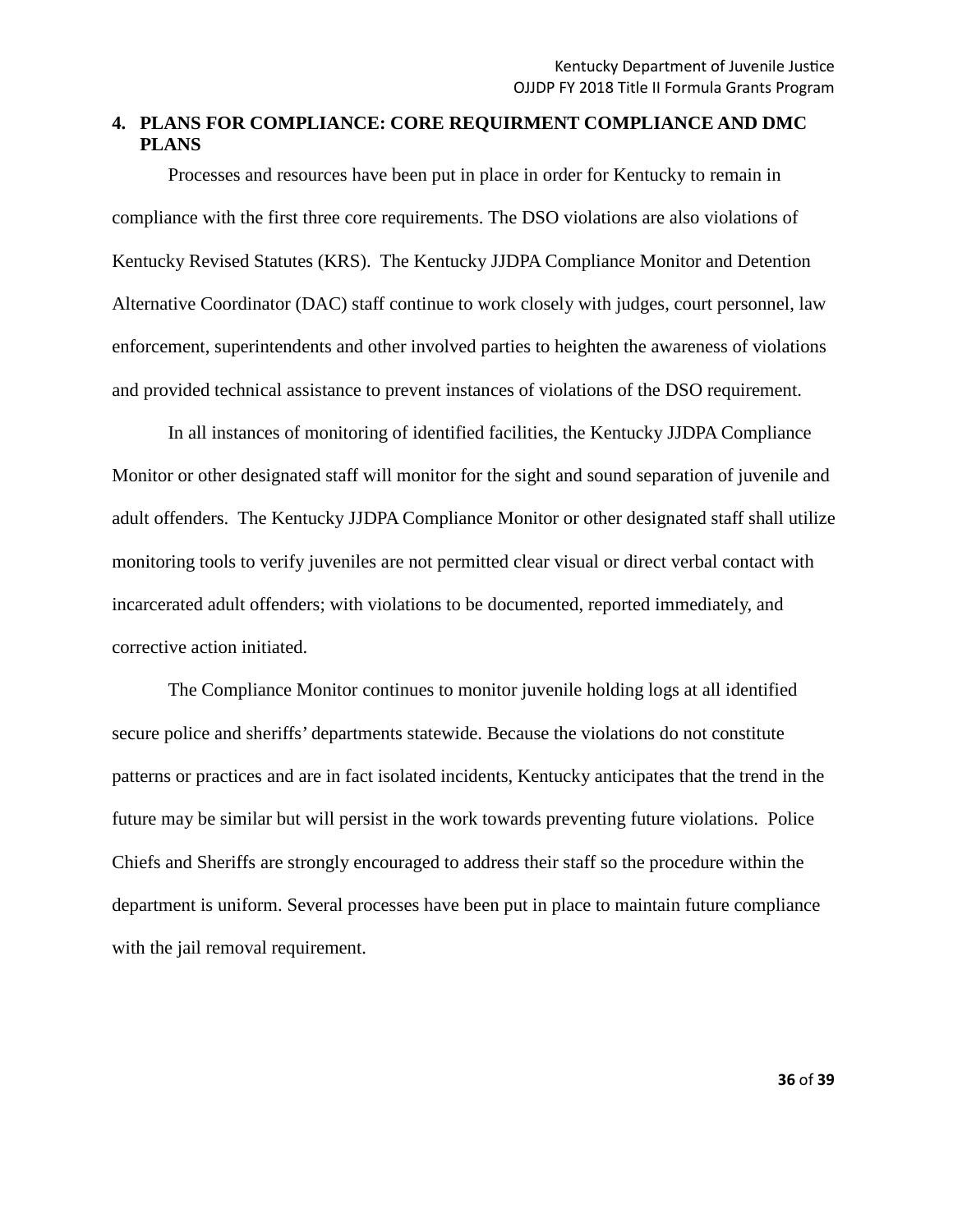In 2016, Kentucky was found in compliance for the FY 2016 for all four of the core requirements: Deinstitutionalization of Status Offenders, Sight and Sound Separation, Jail Removal and DMC.

 Kentucky is awaiting the final report from OJJDP. In April 2018, Kentucky underwent an on-site compliance audit by OJJDP, and received positive feedback from the auditor about the thoroughness of Kentucky's compliance efforts.

 The full Kentucky Compliance Plan for the first three core requirements of the JJDP Act was submitted separately from this document, as required, in OJJDP's online compliance reporting system. The plans for compliance for the four core requirements, were submitted to OJJDP in April 2018 as required by OJJDP. Kentucky is awaiting verification of status of the plans.

### **5. ADDITIONAL REQUIREMENTS**

#### **Refer to Appendix I.**

# **Refer to Appendix I. 6. PLAN FOR COLLECTING PERFORMANCE MEASURE DATA**

 reported online in PMT to fulfill reporting requirements. The program areas identified for this Minority Contact; Juvenile Justice Systems Improvement and State Advisory Group. outlined through the OJJDP. Some the key elements to be measured in the program areas are as The State will continue to acquire data for performance measures in a similar manner in the upcoming three years. Each program area identified in the plan will be monitored and application are: Planning and Administration; Delinquency Prevention; Disproportionate Information to be collected for each of these areas will be based off the mandatory requirements follows: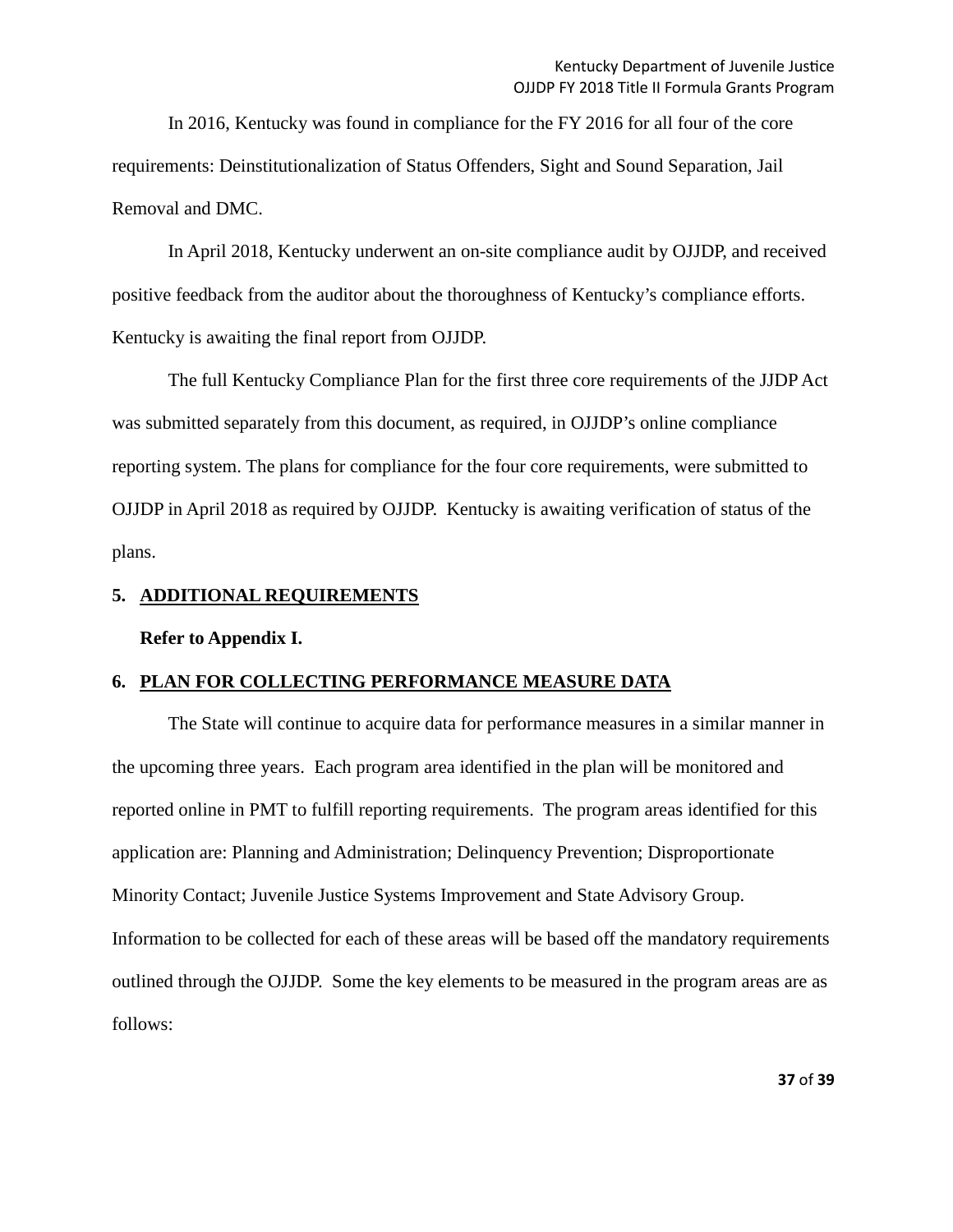OJJDP FY 2018 Title II Formula Grants Program Kentucky Department of Juvenile Justice

| $\bullet$ | Planning and Administration   | Membership; Number of Meetings held                                                                                                                        |
|-----------|-------------------------------|------------------------------------------------------------------------------------------------------------------------------------------------------------|
| $\bullet$ | Delinquency Prevention        | Number of youth served, families enrolled,<br>evidence-based programs.                                                                                     |
|           | DMC.                          | Percent of program staff trained; trainings<br>provided; program youth served.                                                                             |
|           | <b>JJS</b> ystems Improvement | Number of MOUs developed, planning activities,<br>improvement initiatives.                                                                                 |
| $\bullet$ | <b>State Advisory Group</b>   | Number of members present/involved in grants<br>reviews and recommendations; number of meetings<br>held, annual report/recommendations to the<br>Governor. |

 Department on a quarterly basis, as a part of the contract agreement upon accepting the award. Local communities, or funded programs, will be required to report specified data to the The format in which they report have been aligned with the required fields for OJJDP reporting, thus the quarterly tracking reflects an accumulative accounting of progress towards achieving the desired outcome requirements.

# **BUDGET AND ASSOCIATED DOCUMENTATION**

Refer to Appendix F (Budget Detail Worksheet and Narrative) for budget information; summary and narrative.

Refer to Appendix C for waiver request information.

Refer to Appendix F for match proposal for Planning and Administration.

 Refer to Appendix F for allocation distribution recommended for the State Advisory Group.

 Refer to Appendix F for information/summary for the State allocations and program area distributions.